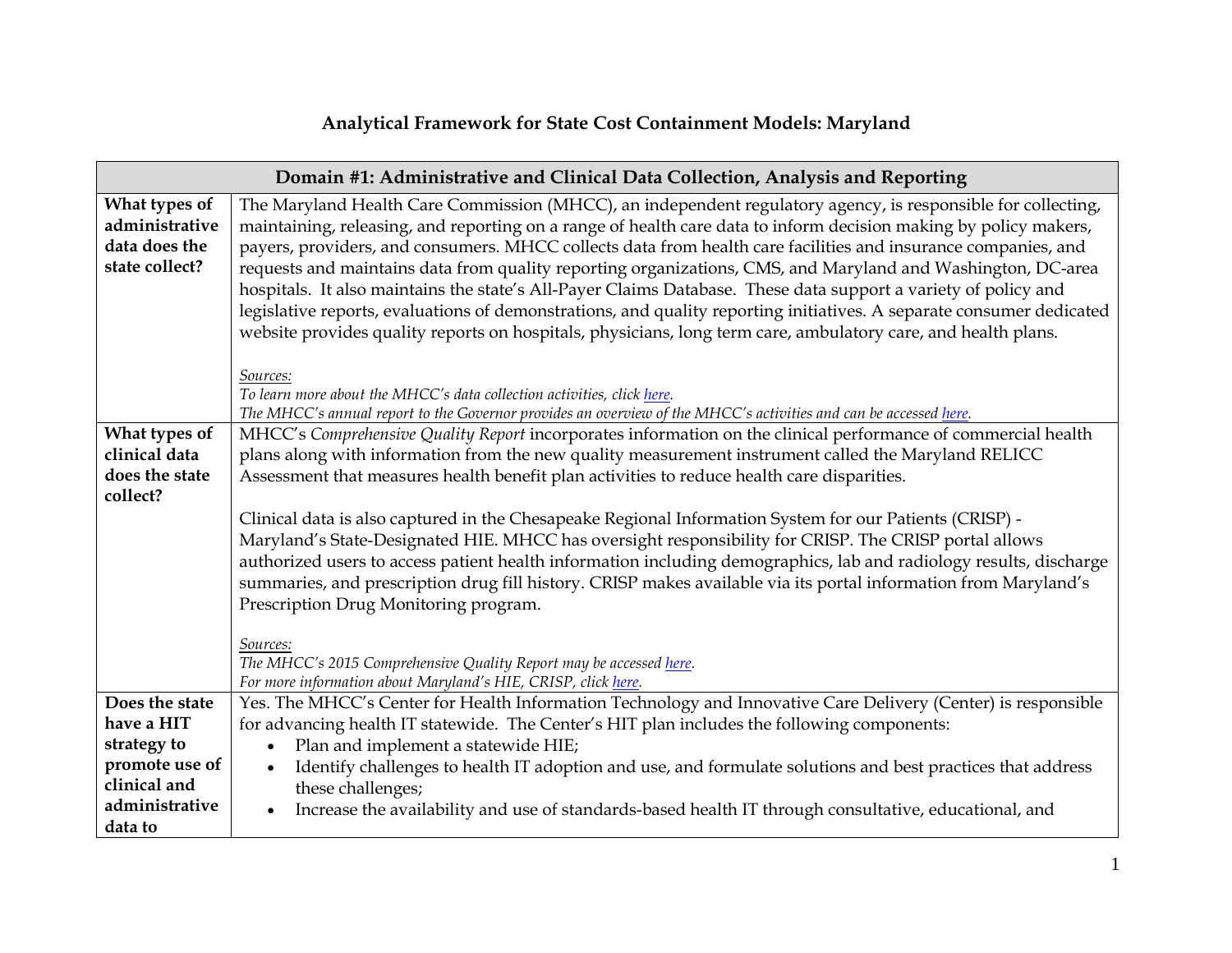| Domain #1: Administrative and Clinical Data Collection, Analysis and Reporting                                                            |                                                                                                                                                                                                                                                                                                                                                                                                                                                                                                                                                                                                                                                                                                                                                                                                              |  |
|-------------------------------------------------------------------------------------------------------------------------------------------|--------------------------------------------------------------------------------------------------------------------------------------------------------------------------------------------------------------------------------------------------------------------------------------------------------------------------------------------------------------------------------------------------------------------------------------------------------------------------------------------------------------------------------------------------------------------------------------------------------------------------------------------------------------------------------------------------------------------------------------------------------------------------------------------------------------|--|
| promote cost<br>containment<br>initiatives?                                                                                               | outreach activities;<br>Promote and facilitate the adoption and optimal use of health IT for the purposes of improving the quality<br>$\bullet$<br>and safety of health care;<br>Harmonize service area HIE efforts throughout the State;<br>$\bullet$<br>Certify electronic health networks that accept electronic health care transactions originating in Maryland;<br>Develop programs to promote electronic data interchange between payers and providers; and<br>Designate management service organizations to promote the adoption and advanced use of EHRs.<br>As a result of these efforts, EHR adoption among Maryland office-based physician has increased from 33.4 percent<br>in 2011 (around the time the State incentive program went into effect) to 64.3 percent in 2014. It is important to |  |
|                                                                                                                                           | note that the state requires State-regulated payers to provide incentives for the adoption of EHRs. These State<br>incentives are separate and independent of federal incentives. In fact, Maryland is the first state to have required<br>state-regulated payers to offer incentives for the adoption of EHRs.<br>Sources:<br>For more information about the state's HIT plan, click here.<br>For more information about MHCC's Center for Health Information and Innovative care Delivery, click here.<br>For more information about Maryland's HIE, CRISP, click here.<br>For more information about the state's requirement of payers to offer incentives for adoption of EHRs, click here.                                                                                                              |  |
| Does the state<br>have a<br>centralized<br>agency<br>responsible<br>for collecting,<br>analyzing and<br>reporting<br>health care<br>data? | Yes. The Maryland Health Care Commission (MHCC) is responsible for collecting, maintaining, releasing, and<br>reporting on a variety of health care data to inform decision-making by policy makers, payers, providers, and<br>consumers. Within the MHCC, the Center for Analysis and Information Services oversees and is responsible for<br>conducting analyses based on data from Maryland's APCD, described immediately below.                                                                                                                                                                                                                                                                                                                                                                          |  |
| Does the state<br>have a<br>functioning<br><b>APCD</b> that it                                                                            | Yes. The MHCC maintains Maryland's APCD, referred to as the Medical Care Data Base (MCDB). The MCDB is<br>comprised of enrollment, provider, and claims data for Maryland residents enrolled in private insurance,<br>Medicare, or Medicaid Managed Care Organizations. The MCDB contains data on approximately 3.6 million<br>privately insured Maryland residents, and Medicaid claims for about 900,000 MCO enrollees annually. There is a                                                                                                                                                                                                                                                                                                                                                                |  |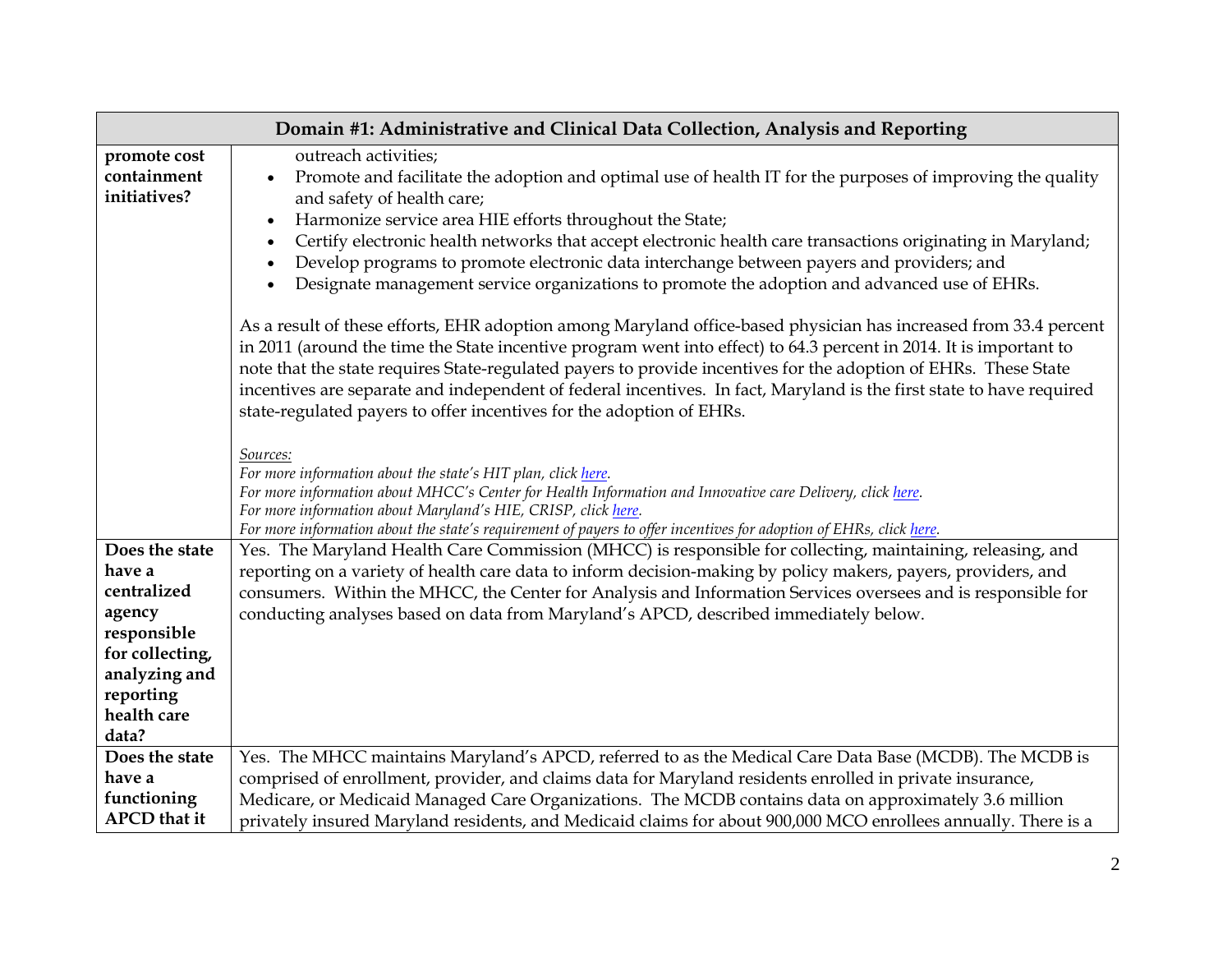| Domain #1: Administrative and Clinical Data Collection, Analysis and Reporting |                                                                                                                                                                                                                                                                                                                                                                                                                                                                                                                                                                                                                                                                                                                                                                                                                                                                                                                                                                                                                                                                                                                                                                                                                                                                                                                                                                                                                                                                                                                                                                                                                     |  |  |  |  |  |
|--------------------------------------------------------------------------------|---------------------------------------------------------------------------------------------------------------------------------------------------------------------------------------------------------------------------------------------------------------------------------------------------------------------------------------------------------------------------------------------------------------------------------------------------------------------------------------------------------------------------------------------------------------------------------------------------------------------------------------------------------------------------------------------------------------------------------------------------------------------------------------------------------------------------------------------------------------------------------------------------------------------------------------------------------------------------------------------------------------------------------------------------------------------------------------------------------------------------------------------------------------------------------------------------------------------------------------------------------------------------------------------------------------------------------------------------------------------------------------------------------------------------------------------------------------------------------------------------------------------------------------------------------------------------------------------------------------------|--|--|--|--|--|
| uses to collect<br>data?                                                       | quarterly data submission requirement effective since 2014. The MCDB is enhanced with the state's HIE encrypted<br>patient identifier that makes possible linkage of patient claims across payers and over time. All major TPAs and<br>pharmacy benefit managers submit data to the MBCD.                                                                                                                                                                                                                                                                                                                                                                                                                                                                                                                                                                                                                                                                                                                                                                                                                                                                                                                                                                                                                                                                                                                                                                                                                                                                                                                           |  |  |  |  |  |
|                                                                                | Source:<br>More about Maryland's APCD, the Medical Care Data Base, may be found here.                                                                                                                                                                                                                                                                                                                                                                                                                                                                                                                                                                                                                                                                                                                                                                                                                                                                                                                                                                                                                                                                                                                                                                                                                                                                                                                                                                                                                                                                                                                               |  |  |  |  |  |
| Does the state<br>report cost and<br>quality to the<br>public?                 | Yes. The Maryland Health Care Commission (MHCC) makes quality and cost data available to the public, both<br>directly via reports and report cards, and to the Legislature and agencies for the purposes of cost analyses,<br>program evaluations, and other policy purposes. Reports and data that are developed for consumers are<br>accessible via a dedicated consumer website maintained by the MHCC.                                                                                                                                                                                                                                                                                                                                                                                                                                                                                                                                                                                                                                                                                                                                                                                                                                                                                                                                                                                                                                                                                                                                                                                                          |  |  |  |  |  |
|                                                                                | In addition, the MHCC's Center for Quality Measurement and Reporting publishes a Hospital Guide with<br>information on:<br>CAHPS patient satisfaction survey results over the domains of Communication, Environment (e.g. cleanliness)<br>and overall satisfaction;<br>Average ER wait times before treatment or admission to a hospital;<br>Hospital Acquired Infections (bloodstream infections, surgical site infections, Clostridium difficile infections,<br>and percentage of healthcare personnel vaccinated for the flu);<br>Data on hospital performance on select quality measures in 14 different areas, including cardiac care, surgical<br>care, and patient safety;<br>Maternity and newborn measures: data on practice patterns and results of care; and<br>$\bullet$<br>Price transparency: average charges by hospital for common medical procedures.<br>$\bullet$<br>The Center publishes a Long Term Care Guide that provides information on:<br>Cost-per-day information for adult day care, assisted living residences and nursing homes;<br>Federal and state quality measures; and<br>Consumer ratings of care for each nursing home.<br>The Center publishes several cost and quality information guides for its commercial insurers and health plans.<br>Maryland Health Care Commission Comprehensive Quality Report: Comparing the Performance of Maryland's<br>Commercial Health Benefit Plans. This report provides information on health benefit plan performance for<br>measures and indicators related to clinical performance, member satisfaction with the quality of health care |  |  |  |  |  |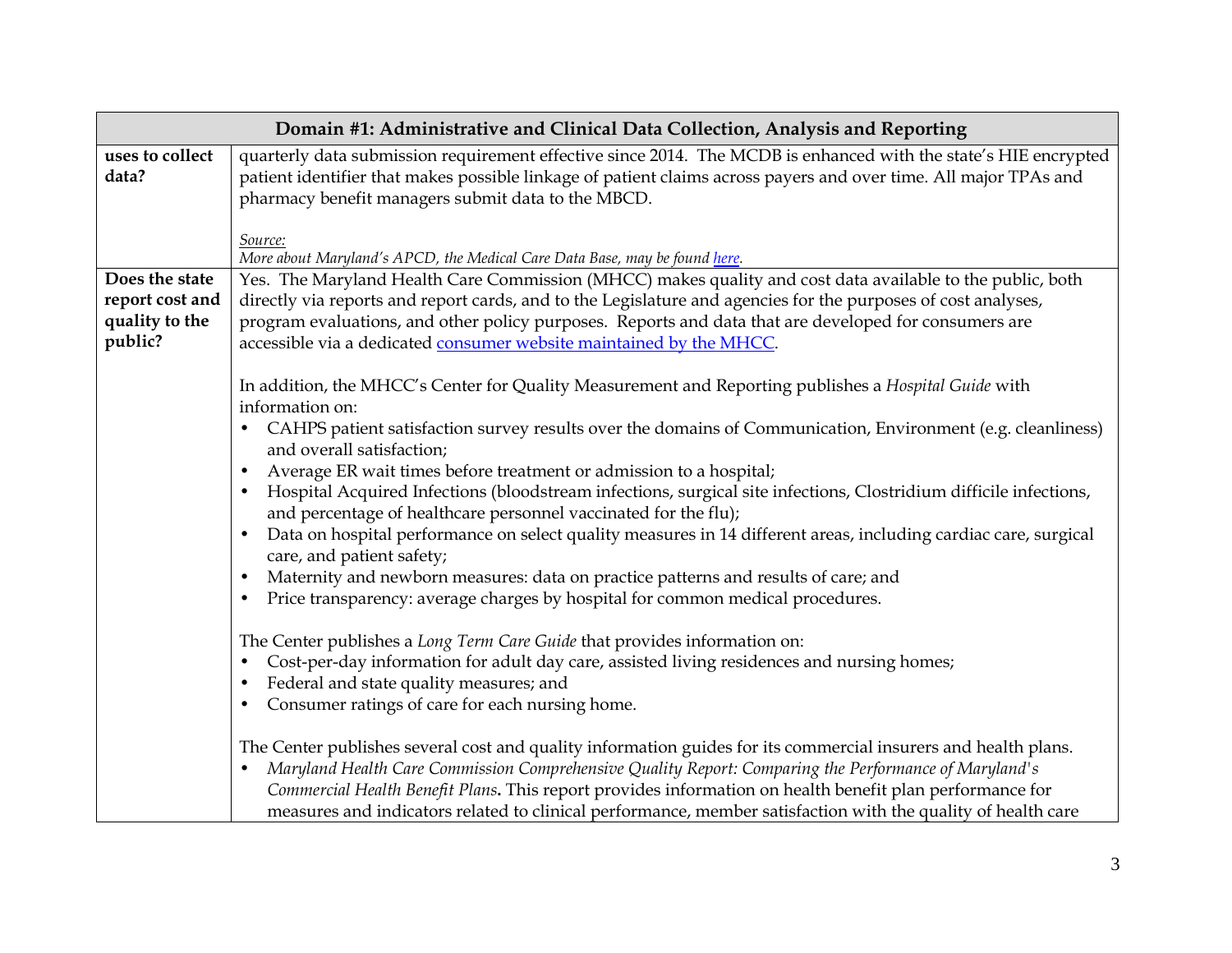| Domain #1: Administrative and Clinical Data Collection, Analysis and Reporting             |                                                                                                                                                                                                                                                                                                                                                                                                                                                                                                                                                                                                                                                                                                                                                                                                                                                                                     |  |
|--------------------------------------------------------------------------------------------|-------------------------------------------------------------------------------------------------------------------------------------------------------------------------------------------------------------------------------------------------------------------------------------------------------------------------------------------------------------------------------------------------------------------------------------------------------------------------------------------------------------------------------------------------------------------------------------------------------------------------------------------------------------------------------------------------------------------------------------------------------------------------------------------------------------------------------------------------------------------------------------|--|
|                                                                                            | service delivery, behavioral health care information, carrier disparities initiatives, primary care and wellness<br>for children and adults, women's health, major chronic diseases impacting Maryland residents, other quality<br>improvement initiatives, plus an extensive list of consumer resources. There is a section dedicated to State<br>Employees who have a defined selection of health plans.<br>A Consumer Edition of the MHCC's Quality Report provides feedback from health plan members on their<br>$\bullet$<br>satisfaction with their health plan. The guide describes available delivery systems, health plans by carrier with<br>contact information, information on Maryland's racial composition and languages spoken, and carrier specific<br>information on the number of physicians by specialty by county including information on board certification. |  |
|                                                                                            | The Maryland Department of Health and Mental Hygiene publishes a Medicaid health plan report which provides<br>aggregate ratings of health plan performance.                                                                                                                                                                                                                                                                                                                                                                                                                                                                                                                                                                                                                                                                                                                        |  |
|                                                                                            | Sources:<br>The MHCC's dedicated consumer website may be accessed here.<br>To access the MHCC's quality reports, click here.<br>To access the MD DHMH Medicaid health plan report cards, click here.                                                                                                                                                                                                                                                                                                                                                                                                                                                                                                                                                                                                                                                                                |  |
| Does the state<br>identify and<br>track key cost<br>drivers and<br>high cost<br>providers? | Yes, the Health Services Cost Review Commission (HSCRC), an independent state agency with seven<br>Commissioners appointed by the Governor, publishes numerous reports on utilization and pricing of Maryland<br>hospitals. The HSCRC provides comparative reporting on hospital pricing and quality (annual), peer-to-peer<br>hospital comparisons on standardized charges per case/visit (semi-annual), and tracks the rates of growth in<br>hospital charges and volume (monthly).                                                                                                                                                                                                                                                                                                                                                                                               |  |
|                                                                                            | Source:<br>For more information about HSCRC's analysis of health care costs in Maryland, click here.                                                                                                                                                                                                                                                                                                                                                                                                                                                                                                                                                                                                                                                                                                                                                                                |  |
| Does the state<br>monitor health                                                           | Yes, the MHCC uses the state's APCD to monitor total cost of care under the state's new hospital payment model,                                                                                                                                                                                                                                                                                                                                                                                                                                                                                                                                                                                                                                                                                                                                                                     |  |
| care cost<br>growth?                                                                       | described below. And the HSCRC monitors health care cost growth against targets created pursuant to the five<br>year All-Payer Agreement with CMS to implement a new All-Payer payment model as described below.<br>Source:<br>For more information, the HSCRC's annual report may be accessed here.                                                                                                                                                                                                                                                                                                                                                                                                                                                                                                                                                                                |  |
| Does the state                                                                             | Yes, in 2014, the state negotiated a 5-year All-Payer Agreement with CMS and implemented Global Hospital                                                                                                                                                                                                                                                                                                                                                                                                                                                                                                                                                                                                                                                                                                                                                                            |  |
| define cost                                                                                | Budgets. The state's all payer model establishes cost growth limits as follows.                                                                                                                                                                                                                                                                                                                                                                                                                                                                                                                                                                                                                                                                                                                                                                                                     |  |
| growth<br>targets?                                                                         | The all-payer per capita total hospital per capita revenue growth ceiling for Maryland residents tied to                                                                                                                                                                                                                                                                                                                                                                                                                                                                                                                                                                                                                                                                                                                                                                            |  |
|                                                                                            | long-term projected per capita state economic growth (GSP), 3.58 percent per year over the five years of the                                                                                                                                                                                                                                                                                                                                                                                                                                                                                                                                                                                                                                                                                                                                                                        |  |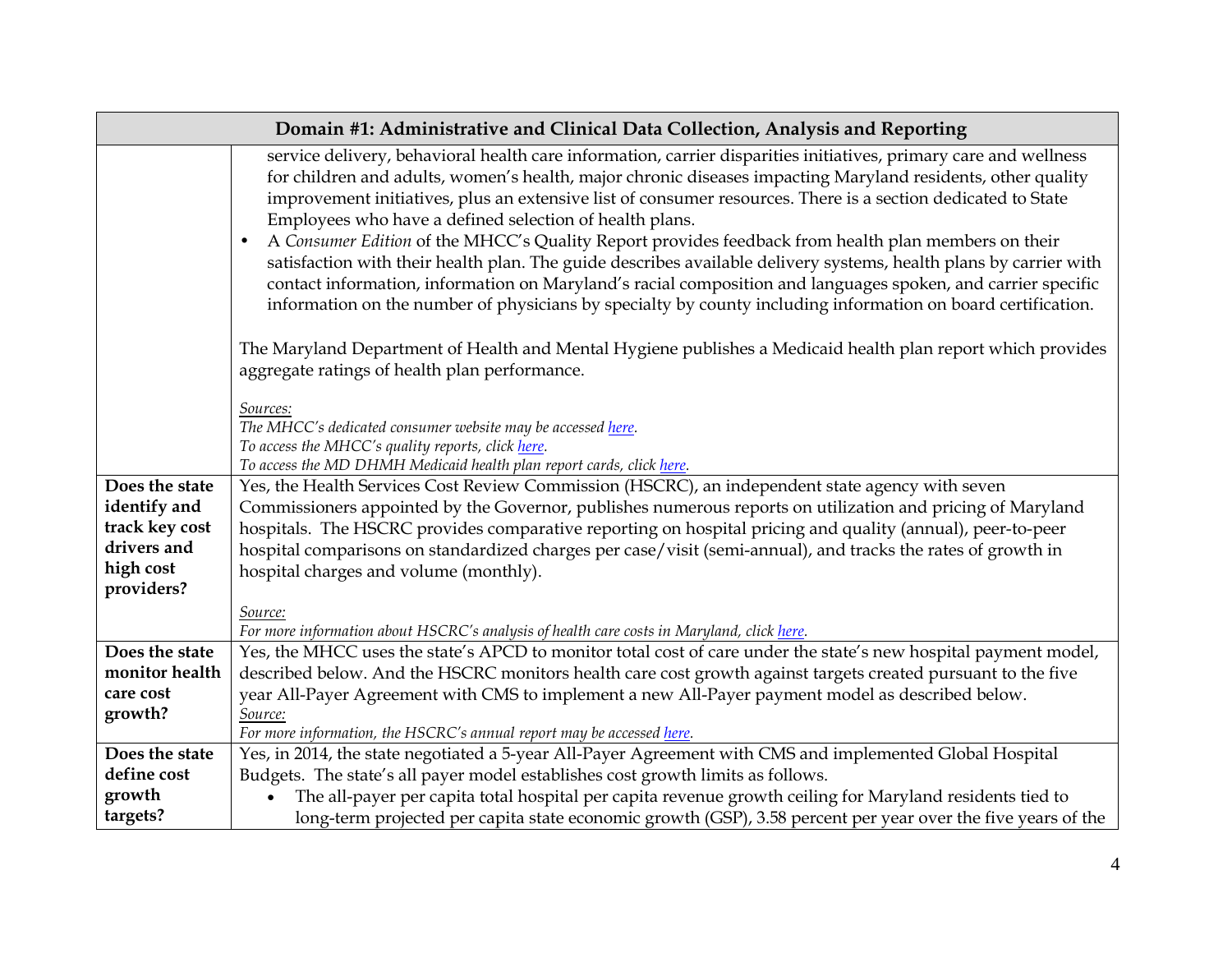| Domain #1: Administrative and Clinical Data Collection, Analysis and Reporting |                                                                                                                                                                                                                                                                                                                                                                                                                                                                          |  |
|--------------------------------------------------------------------------------|--------------------------------------------------------------------------------------------------------------------------------------------------------------------------------------------------------------------------------------------------------------------------------------------------------------------------------------------------------------------------------------------------------------------------------------------------------------------------|--|
|                                                                                | model (plus an adjustment for population growth).<br>The Medicare payment savings for Maryland beneficiaries is compared to a dynamic national trend with a<br>$\bullet$<br>minimum of \$330 in savings over five years.<br>The agreement with CMS requires Maryland to expand the model to contain per capita cost increases to full<br>spectrum of services and providers by 2019. The state's vision is all-payer total cost of care budgets with quality<br>targets. |  |
|                                                                                | The state's all-payer hospital global budget launched January 1, 2014. All payers pay same rates for inpatient and<br>outpatient services at individual hospitals. Each hospital's annual revenue is determined from a historical base<br>period adjusted for inflation, demographic volume increases, performance based on quality and efficiency,<br>changes in payer mix and uncompensated care.                                                                      |  |
|                                                                                | The state is proactive in managing costs and has been setting hospital FFS rates for all payers since 1974 under the<br>direction of the Maryland Health Services Cost Review Commission (HSCRC).<br>Source:<br>The All Payer Model's cost growth targets are described in the HSCRC's 2015 annual report to the Governor, found here.                                                                                                                                   |  |

| Domain #2: Medicaid Purchasing and Coverage Strategies to Contain Costs |                                                                                                                  |  |  |
|-------------------------------------------------------------------------|------------------------------------------------------------------------------------------------------------------|--|--|
| Does the state                                                          | Yes, while there does not appear to be any explicit strategy to coordinate health plan performance               |  |  |
| coordinate Medicaid                                                     | requirements and cost containment strategies between these programs, both the Medicaid and state employee        |  |  |
| and state employee                                                      | health plan are parties to the All Payer Model; in addition, both were participants in the Multi-Payer Patient   |  |  |
| health plan                                                             | Centered Medical Home (MMPP), described below. Medicaid MCOs continued their participation in the                |  |  |
| performance                                                             | MMPP until the end of 2016.                                                                                      |  |  |
| requirements and                                                        |                                                                                                                  |  |  |
| cost control                                                            |                                                                                                                  |  |  |
| strategies?                                                             |                                                                                                                  |  |  |
| Is the state pursuing                                                   | Yes, Maryland negotiated a new CMS all-payer agreement under a Section 1115 Research and Demonstration           |  |  |
| an all-payer or                                                         | Waiver, effective January 1, 2014.                                                                               |  |  |
| <b>Medicare waiver</b>                                                  |                                                                                                                  |  |  |
| with CMS in order to                                                    | Of note, the all payer hospital global budget that launched in January 2014 will incentivize hospitals to reduce |  |  |
| align cost control                                                      | readmissions, complications and lengths of stay in the short-term; in the long term, the hospital global budget  |  |  |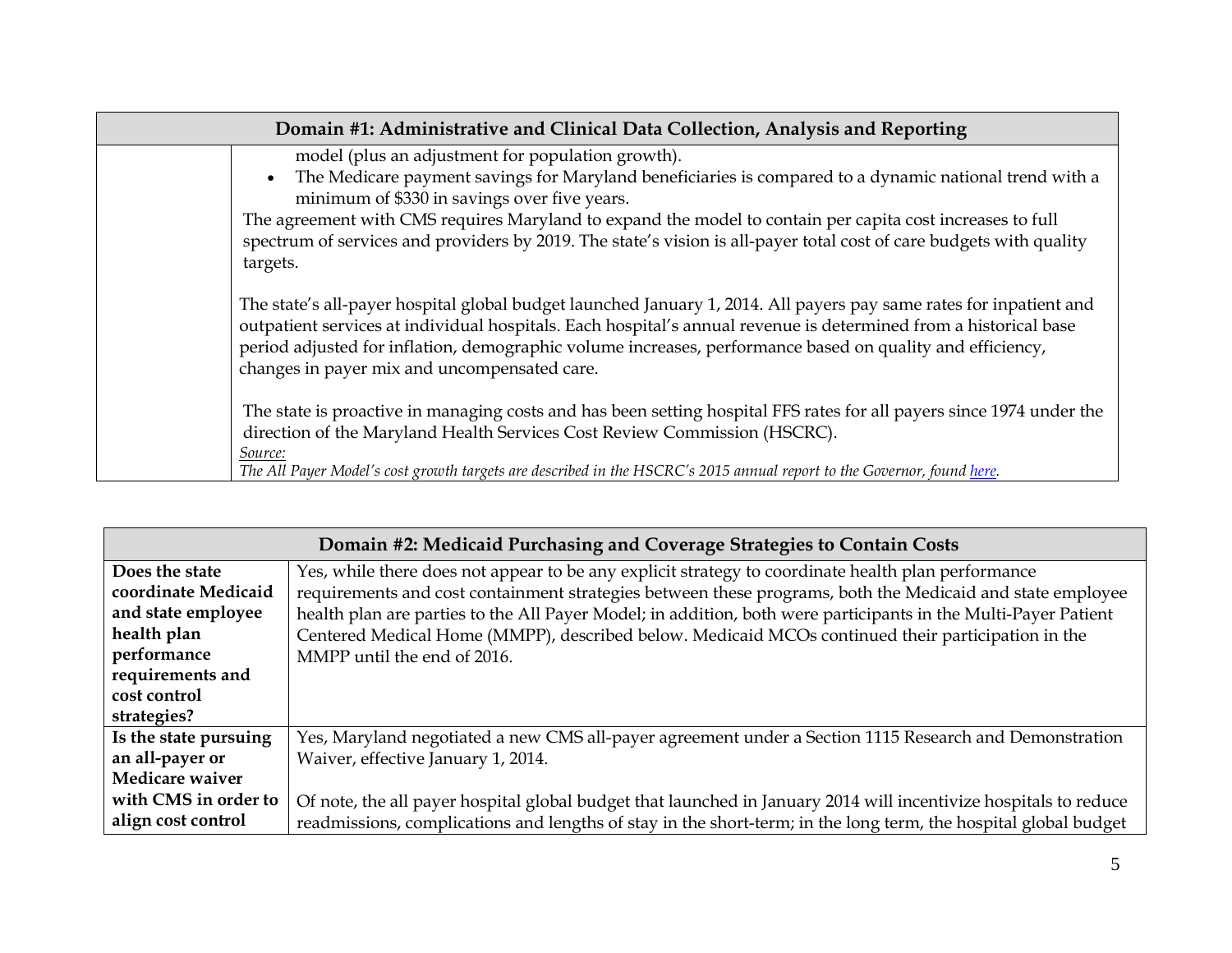| Domain #2: Medicaid Purchasing and Coverage Strategies to Contain Costs                                         |                                                                                                                     |  |  |  |  |
|-----------------------------------------------------------------------------------------------------------------|---------------------------------------------------------------------------------------------------------------------|--|--|--|--|
| strategies?                                                                                                     | will encourage hospitals to partner with community-based providers to prevent hospitalizations,                     |  |  |  |  |
|                                                                                                                 | inappropriate ED utilization, improve population health, and manage their highest cost patients.                    |  |  |  |  |
|                                                                                                                 |                                                                                                                     |  |  |  |  |
| What other waivers,                                                                                             | Maryland received a \$2.4 million Round One and a \$2.5 million Round Two State Innovation Model (SIM)              |  |  |  |  |
| grants or federal                                                                                               | Design Award Grant from the Center for Medicare and Medicaid Innovation (CMMI) in Round One and                     |  |  |  |  |
| demonstrations is                                                                                               | Round Two. The SIM Model Design Award is to develop its 2014 State Health Care Innovation Plan. The                 |  |  |  |  |
| Medicaid pursuing                                                                                               | centerpiece of this plan is to develop Community-Integrated Medical Homes (CIMH), building on the                   |  |  |  |  |
| to promote cost                                                                                                 | Maryland Multi-Payer Patient-Centered Medical Home Program (MMPP). The CIMH model integrates                        |  |  |  |  |
| containment?                                                                                                    | patient-centered medical care with community resources and local health entities to improve the health of           |  |  |  |  |
|                                                                                                                 | individuals and communities. Community health teams will provide public health and community-based                  |  |  |  |  |
|                                                                                                                 | wraparound services to participating primary care providers. Under the CIMH model, Maryland's Patient-              |  |  |  |  |
|                                                                                                                 | Centered Medical Homes (PCMHs), Medicare Accountable Care Organizations (ACOs), Chronic Health                      |  |  |  |  |
|                                                                                                                 | Homes, and Federally Qualified Health Centers (FQHCs) will expand to offer defined clinical interventions.          |  |  |  |  |
|                                                                                                                 |                                                                                                                     |  |  |  |  |
|                                                                                                                 | The state will identify patients who might benefit from the community-integrated approach of the CIMH               |  |  |  |  |
|                                                                                                                 | model via 'hot spotting' and other tools made possible by Maryland's data infrastructure, in addition to            |  |  |  |  |
|                                                                                                                 | referrals from providers and hospitals.                                                                             |  |  |  |  |
|                                                                                                                 | Source:                                                                                                             |  |  |  |  |
|                                                                                                                 | Information about Maryland's 2014 State Health Care Innovation Plan may be accessed here.                           |  |  |  |  |
| <b>What APMs are</b>                                                                                            | Maryland's payment and delivery system reform efforts are inextricably linked. For more information on the          |  |  |  |  |
| being pursued by<br>payment reform associated with delivery system reform efforts, see below.                   |                                                                                                                     |  |  |  |  |
| Medicaid?                                                                                                       |                                                                                                                     |  |  |  |  |
| What delivery                                                                                                   | Maryland is pursuing several APMs within its Medicaid program, and more broadly, under its all-payer                |  |  |  |  |
| system redesign                                                                                                 | waiver program.                                                                                                     |  |  |  |  |
| strategies are being                                                                                            | All-Payer Model. Effective January 1, 2014, Maryland begin implementation of an all-payer model, which              |  |  |  |  |
| pursued by                                                                                                      | ushered in policies aimed at both reducing per capita hospital expenditures and improving patient health            |  |  |  |  |
| Medicaid?                                                                                                       | outcomes.                                                                                                           |  |  |  |  |
| $\Rightarrow$ The waiver establishes an all-payer total hospital per capita revenue growth ceiling for Maryland |                                                                                                                     |  |  |  |  |
|                                                                                                                 | residents, which is tied to the long-term projected per capita state economic growth, yielding an                   |  |  |  |  |
|                                                                                                                 | effective 3.58 percent annual growth rate.                                                                          |  |  |  |  |
|                                                                                                                 | $\Rightarrow$ The state must achieve Medicare spending savings of at least \$330 million over the five years of the |  |  |  |  |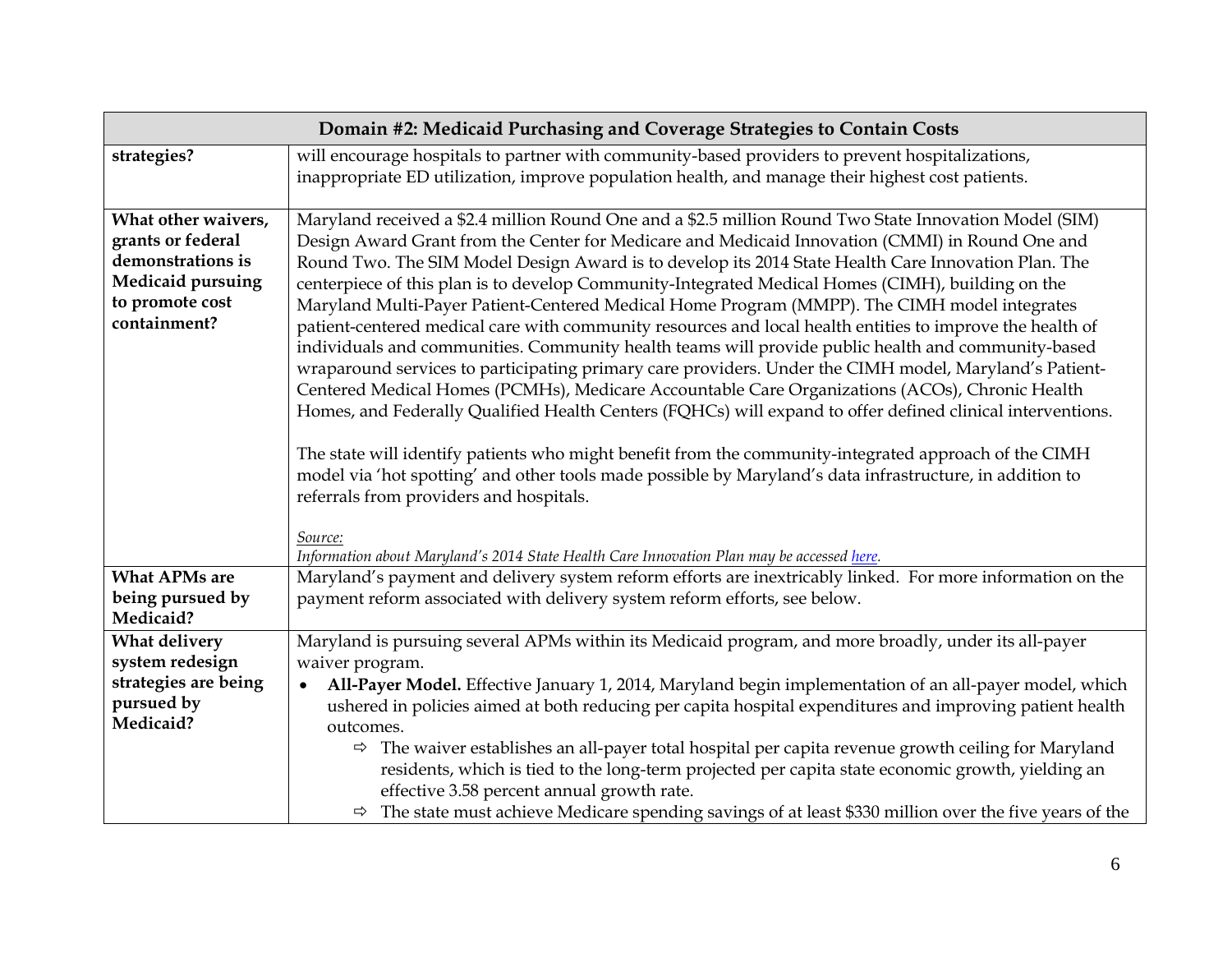| Domain #2: Medicaid Purchasing and Coverage Strategies to Contain Costs |                                                                                                                                                                                                                                                                                                                                                                                                                                                                                                                                                                                                                                                                                                                                                                                                                                                                                                                                                                                                                                                                                                                                                                                                                                                                                                                                                                                                                                                                                                                                                                                                                                                                                                                                                                                                                                                                                                                                                                                                                                                                                                                                                                                                                                   |  |
|-------------------------------------------------------------------------|-----------------------------------------------------------------------------------------------------------------------------------------------------------------------------------------------------------------------------------------------------------------------------------------------------------------------------------------------------------------------------------------------------------------------------------------------------------------------------------------------------------------------------------------------------------------------------------------------------------------------------------------------------------------------------------------------------------------------------------------------------------------------------------------------------------------------------------------------------------------------------------------------------------------------------------------------------------------------------------------------------------------------------------------------------------------------------------------------------------------------------------------------------------------------------------------------------------------------------------------------------------------------------------------------------------------------------------------------------------------------------------------------------------------------------------------------------------------------------------------------------------------------------------------------------------------------------------------------------------------------------------------------------------------------------------------------------------------------------------------------------------------------------------------------------------------------------------------------------------------------------------------------------------------------------------------------------------------------------------------------------------------------------------------------------------------------------------------------------------------------------------------------------------------------------------------------------------------------------------|--|
|                                                                         | agreement; savings are determined by comparing the rate of increase in Medicare hospital<br>payments per Maryland beneficiary to the national rate of increase in payments per Medicare<br>beneficiary.<br>$\Rightarrow$ Hospitals receive a fixed global budget with revenues capped for both inpatient and outpatient<br>services, thereby discouraging unnecessary utilization and improved outcomes.<br>Multi-Payer Medical Home Program (MMPP). The state's MMPP concluded in December 2015. This<br>legislatively mandated, all payer, 3-year PCMH pilot included 52 primary and multi-specialty practices<br>and covered enrollees of the state's four largest plans. Medicaid MCOs, state employee health benefit plan<br>participants, federal employees, TRICARE and Medicare Advantage beneficiaries all participated on a<br>voluntary basis. The MMPP officially ended in December 2015, although Medicaid MCOs will continue to<br>participate until the end of FY 2016.<br>$\Rightarrow$ The payment model under the MMPP consisted of a PMPM payment for achievement of NCQA<br>recognition and care coordination, and a shared savings initiative based on total cost of care and<br>quality.<br>$\Rightarrow$ Participating primary care practices delivered team-based care, chronic disease management and<br>increased primary care access.<br>$\Rightarrow$ The state offered technical assistance to participating practices through the Maryland Health Care<br>Innovations Collaborative.<br>LTSS Pay-for-Performance (P4P) and Pay-for-Improvement (P4I). The state's Pay-for-Performance<br>program awards nursing facilities who perform highly on certain quality indicators; the program awards<br>approximately \$5.9 million annually. The state makes small awards to facilities that have shown<br>improvement over prior year performance under its P4I program.<br>Sources:<br>For more information about Maryland's all-payer model, click here.<br>For more information about the Maryland MMPP program, click here.<br>To read more about the Maryland Health Care Innovations Collaborative, click here.<br>For more information about the state's LTSS P4P and P4I programs, click here. |  |
| What benefit designs<br>are being pursued by                            | No evidence of particular benefit designs related to effective use of health services was found.                                                                                                                                                                                                                                                                                                                                                                                                                                                                                                                                                                                                                                                                                                                                                                                                                                                                                                                                                                                                                                                                                                                                                                                                                                                                                                                                                                                                                                                                                                                                                                                                                                                                                                                                                                                                                                                                                                                                                                                                                                                                                                                                  |  |
| <b>Medicaid</b> to                                                      |                                                                                                                                                                                                                                                                                                                                                                                                                                                                                                                                                                                                                                                                                                                                                                                                                                                                                                                                                                                                                                                                                                                                                                                                                                                                                                                                                                                                                                                                                                                                                                                                                                                                                                                                                                                                                                                                                                                                                                                                                                                                                                                                                                                                                                   |  |
| incentivize effective                                                   |                                                                                                                                                                                                                                                                                                                                                                                                                                                                                                                                                                                                                                                                                                                                                                                                                                                                                                                                                                                                                                                                                                                                                                                                                                                                                                                                                                                                                                                                                                                                                                                                                                                                                                                                                                                                                                                                                                                                                                                                                                                                                                                                                                                                                                   |  |
| use of health care                                                      |                                                                                                                                                                                                                                                                                                                                                                                                                                                                                                                                                                                                                                                                                                                                                                                                                                                                                                                                                                                                                                                                                                                                                                                                                                                                                                                                                                                                                                                                                                                                                                                                                                                                                                                                                                                                                                                                                                                                                                                                                                                                                                                                                                                                                                   |  |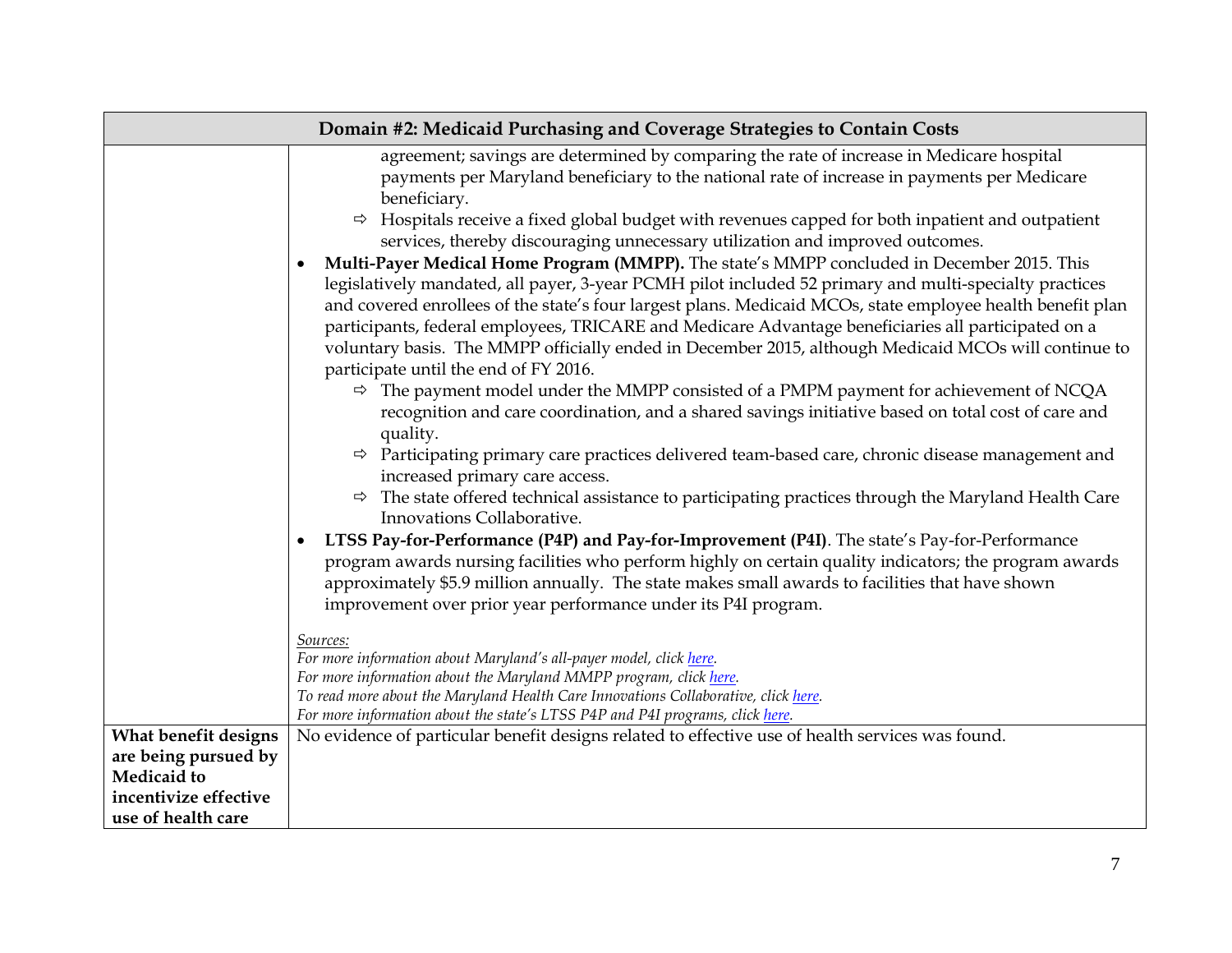| Domain #2: Medicaid Purchasing and Coverage Strategies to Contain Costs                                   |                                                                                                                                                                                                                                                                                                                                                                                                                                                                                                                                                                                                                                                                                                                                                                                                                                 |  |
|-----------------------------------------------------------------------------------------------------------|---------------------------------------------------------------------------------------------------------------------------------------------------------------------------------------------------------------------------------------------------------------------------------------------------------------------------------------------------------------------------------------------------------------------------------------------------------------------------------------------------------------------------------------------------------------------------------------------------------------------------------------------------------------------------------------------------------------------------------------------------------------------------------------------------------------------------------|--|
| services?                                                                                                 |                                                                                                                                                                                                                                                                                                                                                                                                                                                                                                                                                                                                                                                                                                                                                                                                                                 |  |
| Does Medicaid use<br><b>MMCOs to manage</b><br>care?                                                      | Yes. Approximately 75 percent of all Medicaid enrollees are required to enroll in Maryland's managed care<br>program, called HealthChoice. Currently, eight managed care organizations (MCOs) participate in the<br>program.<br>Those not eligible for HealthChoice include dual eligible and institutionalized individuals. Disabled<br>individuals are required to enroll in an MCO unless otherwise excluded under another category.<br>Neither Behavioral Health services nor Long Term Care services are included in the MCOs' contracts.<br>Sources:                                                                                                                                                                                                                                                                      |  |
|                                                                                                           | For more information about Maryland's Medicaid managed care program, HealthChoice, click here.                                                                                                                                                                                                                                                                                                                                                                                                                                                                                                                                                                                                                                                                                                                                  |  |
| What reimbursement<br>policies has<br>Medicaid<br>implemented to<br>promote cost<br>containment?          | No additional strategies identified beyond those incorporated in delivery system initiatives described above.                                                                                                                                                                                                                                                                                                                                                                                                                                                                                                                                                                                                                                                                                                                   |  |
| What initiatives has<br>Medicaid pursued to<br>manage cost of<br>special populations<br>of beneficiaries? | Maryland's Chronic Health Homes program targets populations with behavioral health needs who are also at<br>high risk for additional chronic conditions, including serious persistent mental illness and opioid substance<br>use disorders. These health homes offer enhanced care coordination services from providers from whom these<br>populations regularly receive care, including psychiatric rehabilitation programs and opioid treatment<br>programs. The program operates under a State Plan Amendment approved by CMS in 2013.                                                                                                                                                                                                                                                                                       |  |
|                                                                                                           | In addition, under the HealthChoice program, MCOs must implement the following standards for treating<br>special needs populations as follows:<br>ensuring that Pediatric and adult Primary Care Providers (PCPs), and specialists are clinically qualified to<br>provide or arrange for specialized services;<br>developing referral protocols that demonstrate the conditions under which PCPs will make the<br>arrangements for referrals to specialty care networks;<br>coordinating case management as part of enrollee's comprehensive plan of care;<br>identifying a special needs coordinator as a point of contact for health services information and referral;<br>making efforts to contact and educate enrollees who fail to appear for appointments or who have been non-<br>compliant with a regimen of care; and |  |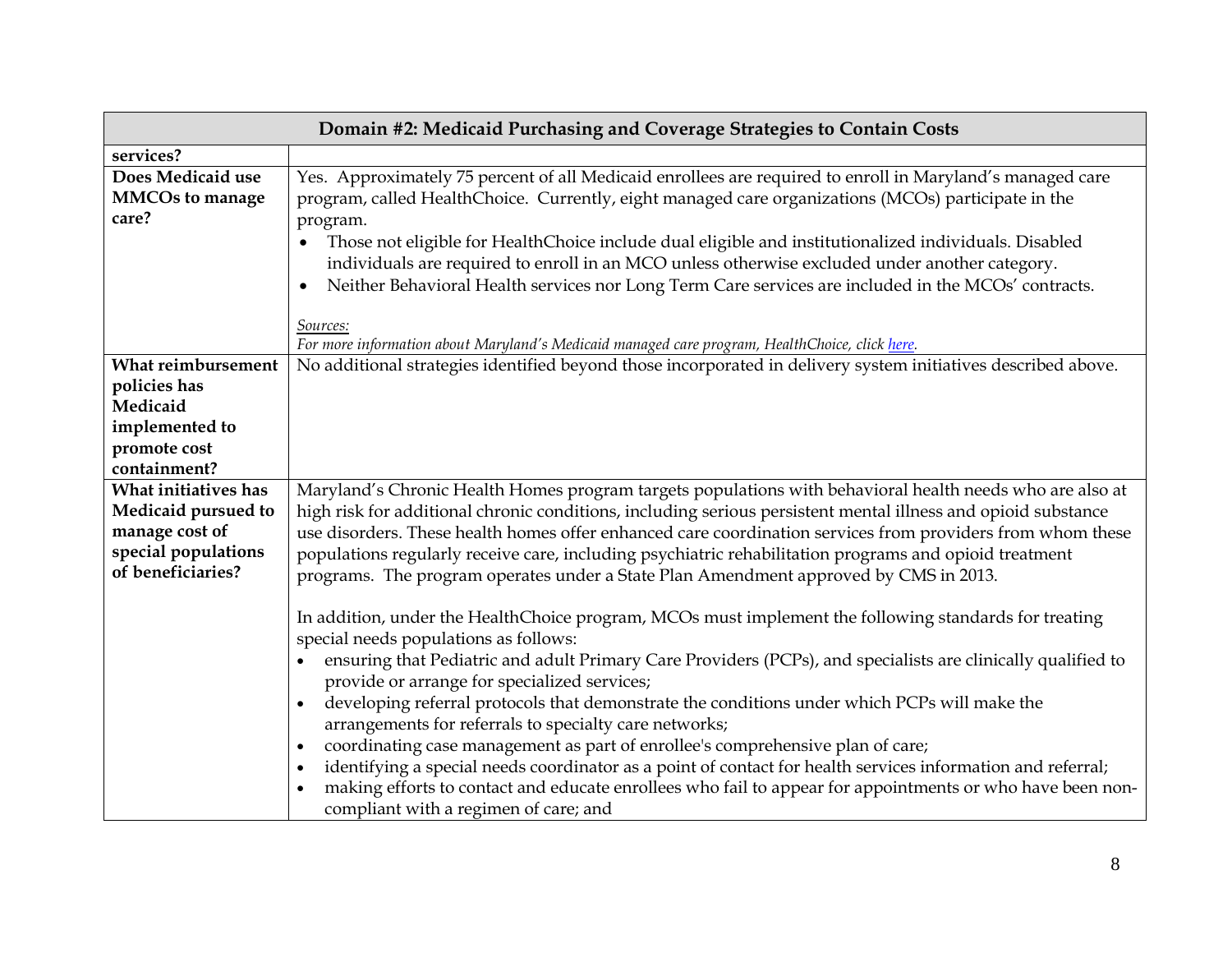| Domain #2: Medicaid Purchasing and Coverage Strategies to Contain Costs |                                                                                                                                                                                                                                                                                                                                                                                                                                                                                                                                                                                                                                                                                                                                                                                                                                   |  |
|-------------------------------------------------------------------------|-----------------------------------------------------------------------------------------------------------------------------------------------------------------------------------------------------------------------------------------------------------------------------------------------------------------------------------------------------------------------------------------------------------------------------------------------------------------------------------------------------------------------------------------------------------------------------------------------------------------------------------------------------------------------------------------------------------------------------------------------------------------------------------------------------------------------------------|--|
|                                                                         | after documented unsuccessful outreach efforts, the MCOs must refer the case of the non-compliant<br>$\bullet$<br>enrollee to the local health department for assistance in returning the enrollee to care.                                                                                                                                                                                                                                                                                                                                                                                                                                                                                                                                                                                                                       |  |
|                                                                         | The state has also established specific requirements and protocols for treating the following special needs<br>populations: 1) children with special health care needs; 2) individuals with a physical disability; 3) individuals<br>with a developmental disability; 4) pregnant and postpartum women; 5) individuals who are homeless; 6)<br>individuals with HIV/AIDS; 7) individuals with a need for substance abuse treatment; and 8) children under<br>state supervision. For example, to treat individuals with physical disabilities, the MCOs must document that<br>their providers are clinically qualified to provide durable medical equipment and assistive technology<br>services. Another example is that MCOs must attempt to identify homeless individuals and link them to the<br>appropriate service provider. |  |
|                                                                         | Under HealthChoice, the Rare and Expensive Case Management Program (REM) meets the health care needs<br>of Medicaid recipients with specific rare and expensive conditions. If a HealthChoice enrollee is accepted into<br>the REM program, he or she is disenrolled from the MCO and instead receive fee-for-service benefits and may<br>receive an expanded set of benefits as outlined in the regulations.                                                                                                                                                                                                                                                                                                                                                                                                                     |  |
|                                                                         | Sources:<br>For more information about Maryland's Chronic Health Homes, click here.<br>For more information about Maryland's HealthChoice program, click here.<br>To read more about Maryland's REM program, click here.                                                                                                                                                                                                                                                                                                                                                                                                                                                                                                                                                                                                          |  |

| Domain #3: State Employee Health Plan Coverage and Payment Strategies to Contain Costs |                                                                                                     |  |  |
|----------------------------------------------------------------------------------------|-----------------------------------------------------------------------------------------------------|--|--|
| What APMs is the state                                                                 | The state employee plan was a voluntary participant in the Multi-payer Medical Home Program, and is |  |  |
| employee health plan using                                                             | a participant in the hospital All Payer Model.                                                      |  |  |
| to control health care costs?                                                          |                                                                                                     |  |  |
| What benefit design is the                                                             | In 2014, the state announced changes to the state employee health plan designed to offer state      |  |  |
| state employee health plan                                                             | employees rewards for taking proactive steps to staying healthy, and introducing penalties for      |  |  |
| using to control health care                                                           | noncompliance. Rewards for participation in the wellness program include waived PCP copays. While   |  |  |
| costs?                                                                                 | the state initially charged a surcharge for non-participation, that has since been eliminated.      |  |  |
|                                                                                        | <i>Source:</i>                                                                                      |  |  |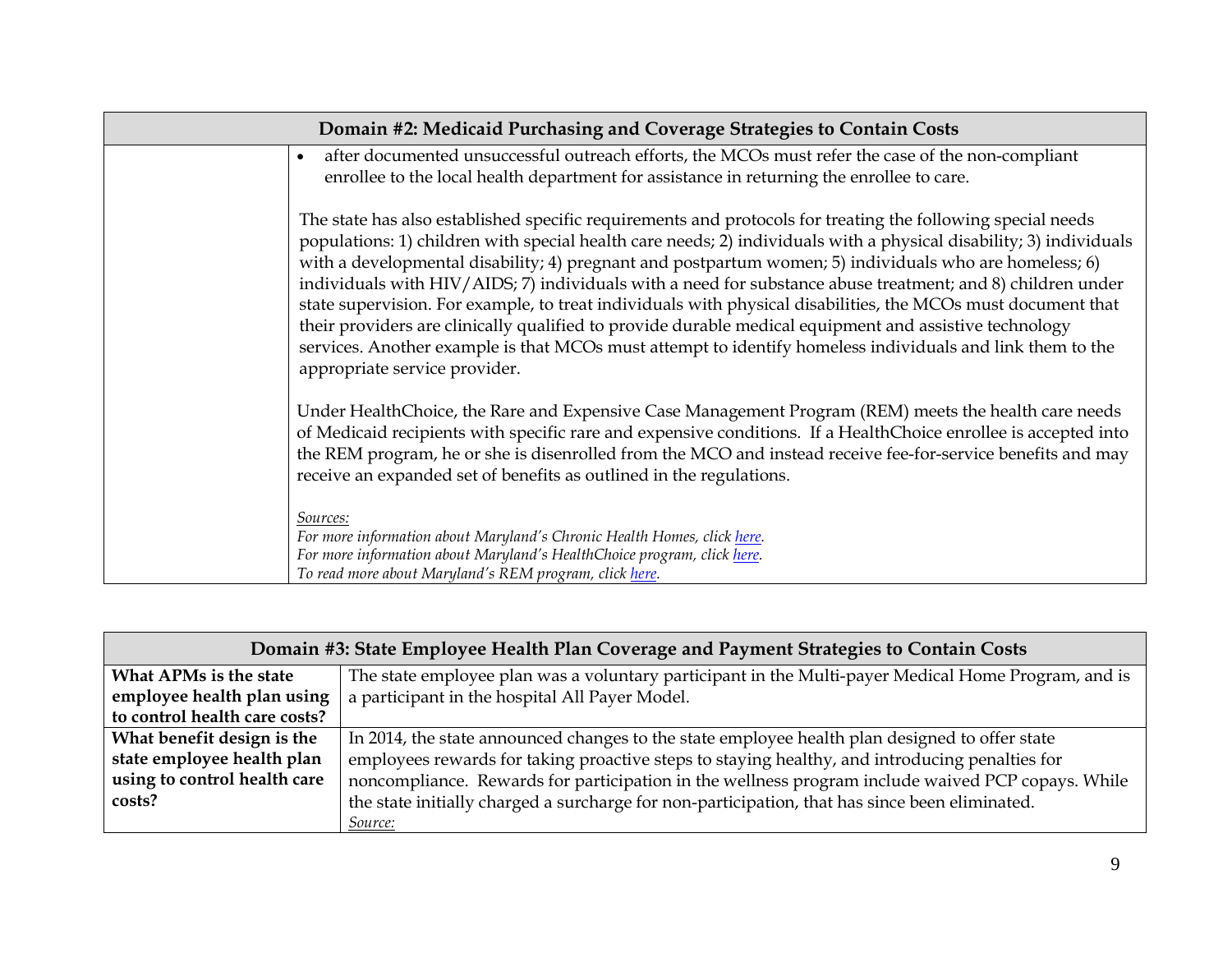|  | For more information about the state employees' health plan wellness program, click <u>here</u> . |  |
|--|---------------------------------------------------------------------------------------------------|--|
|  |                                                                                                   |  |

| Domain #4: State Actions to Enhance Competition in the Marketplace |                                                                                                       |  |
|--------------------------------------------------------------------|-------------------------------------------------------------------------------------------------------|--|
| Does the state certify or                                          | No.                                                                                                   |  |
| otherwise regulate                                                 |                                                                                                       |  |
| <b>Accountable Care</b>                                            |                                                                                                       |  |
| Organizations?                                                     |                                                                                                       |  |
| Does the state collect data                                        | No.                                                                                                   |  |
| regarding the structure of                                         |                                                                                                       |  |
| the state's health care                                            |                                                                                                       |  |
| market, such as ACO                                                |                                                                                                       |  |
| information on number of                                           |                                                                                                       |  |
| participating physicians?                                          |                                                                                                       |  |
| Does the state use the                                             | Yes, as described in Domain #1 above.                                                                 |  |
| collected data to produce                                          |                                                                                                       |  |
| reports to encourage                                               |                                                                                                       |  |
| marketplace competition,                                           |                                                                                                       |  |
| such as hospital quality and                                       |                                                                                                       |  |
| cost report cards, cost                                            |                                                                                                       |  |
| impact reports?                                                    |                                                                                                       |  |
| Does the state promote or                                          | No such limits identified.                                                                            |  |
| set limits on consolidation                                        |                                                                                                       |  |
| of health care providers of                                        |                                                                                                       |  |
| similar services?                                                  |                                                                                                       |  |
| Does the state promote or                                          | No such limits identified.                                                                            |  |
| set limits on vertical                                             |                                                                                                       |  |
| integration of health care                                         |                                                                                                       |  |
| providers of different                                             |                                                                                                       |  |
| services?                                                          |                                                                                                       |  |
| Does the state promote or                                          | Yes. The MHCC formed a Health Care Provider Carrier Workgroup to develop recommendations for          |  |
| limit other types of                                               | modernizing the Maryland Patient Referral Law (MPRL). The MPRL prohibits a health care provider       |  |
| affiliations among health                                          | from referring a patient to a health care entity in which the provider has a beneficial interest or   |  |
| care providers that impact                                         | compensation arrangement unless the provider meets one of eleven specific exemptions set forth in the |  |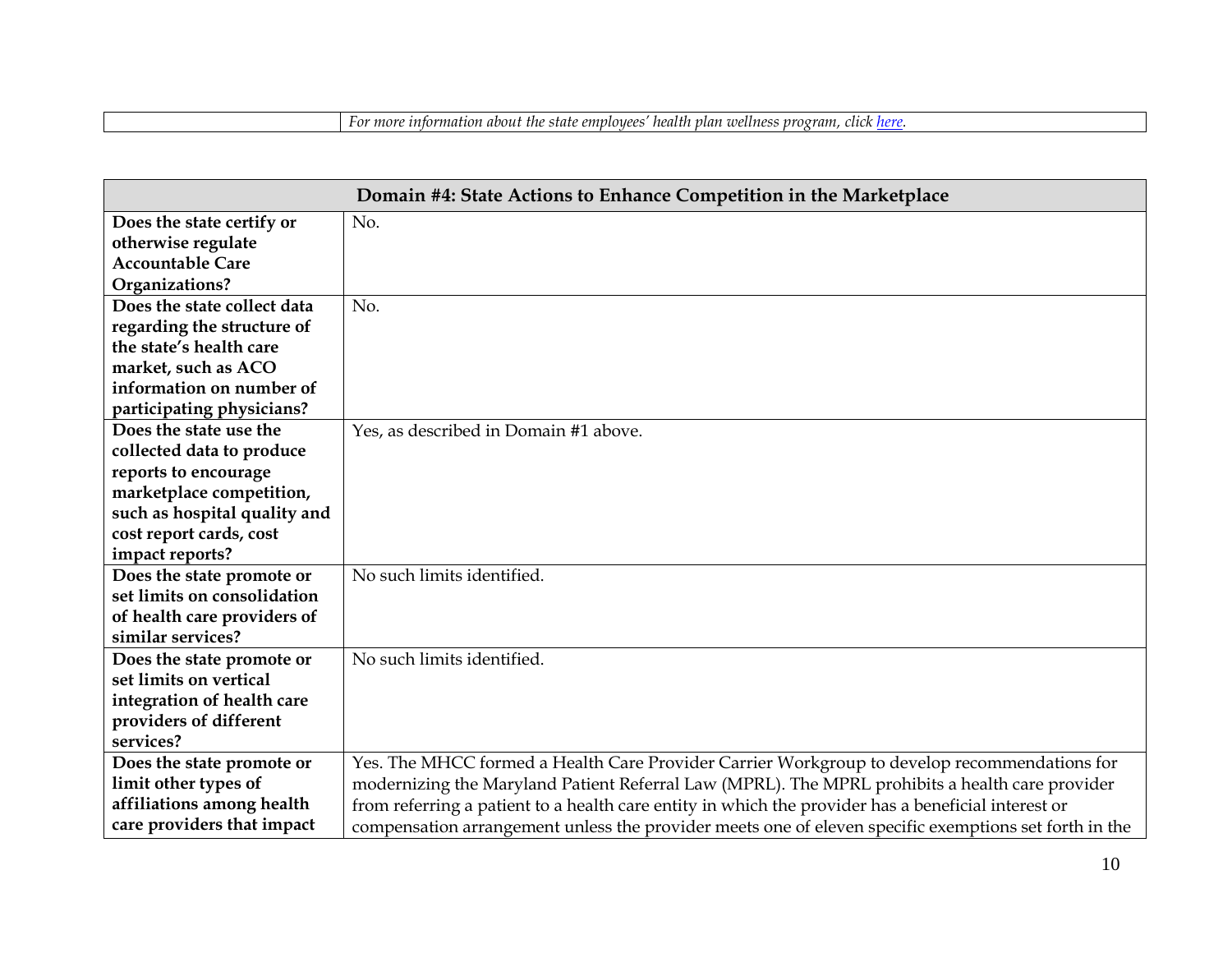| Domain #4: State Actions to Enhance Competition in the Marketplace                                                            |                                                                                                                                                           |  |  |
|-------------------------------------------------------------------------------------------------------------------------------|-----------------------------------------------------------------------------------------------------------------------------------------------------------|--|--|
| statute, including one that is known as the "in-office ancillary services" exemption. The MPRL is<br>referral and utilization |                                                                                                                                                           |  |  |
| practices?                                                                                                                    | broader than the federal self-referral law, the 'Stark Law.'                                                                                              |  |  |
|                                                                                                                               | Source:                                                                                                                                                   |  |  |
|                                                                                                                               | For more information about the Maryland Patient Referral Law and the recommendations of the MHCC's Health Care<br>Provider Carrier Workgroup, click here. |  |  |
| No reference to such strategies found.<br>What strategies, if any, has                                                        |                                                                                                                                                           |  |  |
| the state's insurance                                                                                                         |                                                                                                                                                           |  |  |
| department taken to ease                                                                                                      |                                                                                                                                                           |  |  |
|                                                                                                                               |                                                                                                                                                           |  |  |
| insurer entry into the                                                                                                        |                                                                                                                                                           |  |  |
| marketplace to enhance                                                                                                        |                                                                                                                                                           |  |  |
| insurer competition?                                                                                                          |                                                                                                                                                           |  |  |
| Does the state have                                                                                                           | No evidence of specific consumer protection regulations that promote cost containment.                                                                    |  |  |
| consumer protection                                                                                                           |                                                                                                                                                           |  |  |
| regulations that promote                                                                                                      |                                                                                                                                                           |  |  |
| cost containment?                                                                                                             |                                                                                                                                                           |  |  |

| Domain #5: State Regulatory Actions to Contain Health Care Costs                                                                   |                                                                                                                                                                                                                                                                                                                                                                                                        |  |
|------------------------------------------------------------------------------------------------------------------------------------|--------------------------------------------------------------------------------------------------------------------------------------------------------------------------------------------------------------------------------------------------------------------------------------------------------------------------------------------------------------------------------------------------------|--|
| Does the state directly (vs<br>indirectly through setting or<br>approving insurer rates)<br>limit price increases by<br>providers? | Yes, Maryland has been setting hospital FFS rates for all payers since 1974. The enabling legislation is<br>broadly written, allowing the Health Services Cost Review Commission (HSCRC) flexibility to evolve<br>rate setting methodology. With its CMS all-payer agreement, effective January 2014, Maryland moved<br>to a global budget model for hospital reimbursement as described in Domain #2. |  |
| Has the state mandated<br>payment and delivery<br>system reform?                                                                   | Under the global budget model described in Domain #1, hospitals must comply with an annual<br>prospectively established total budget or face penalties the following year.<br>Maryland's Multi-Payer Patient-Centered Medical Home Program (MMPP) required the five largest<br>State-regulated health insurance carriers to financially support the program by providing up-front and                  |  |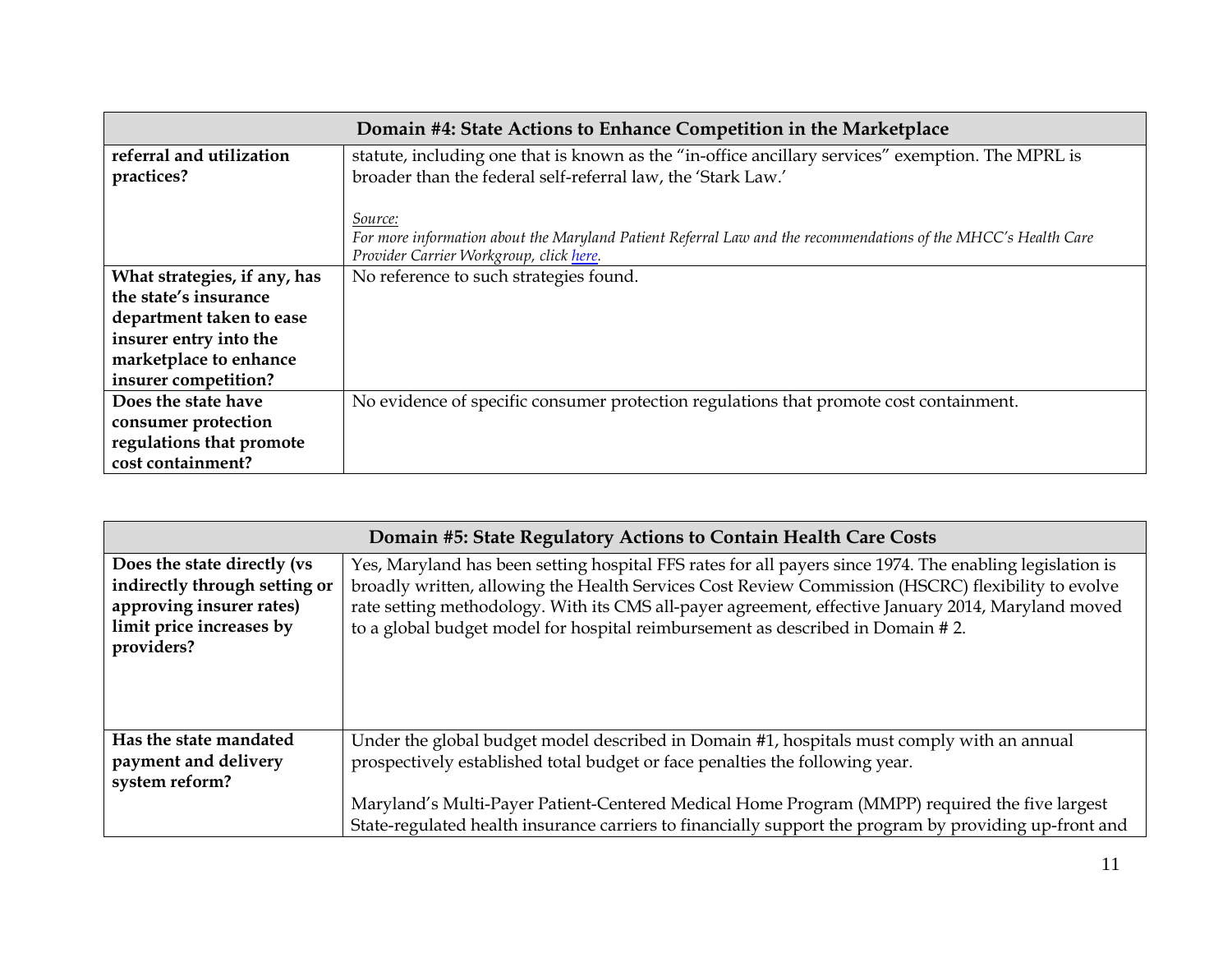| Domain #5: State Regulatory Actions to Contain Health Care Costs                                                         |                                                                                                                                                                                                                                                                                                                                                                                                                                                                                                                                                                                                                                                                                                                                                                                                                                                                                                                                                                                        |  |
|--------------------------------------------------------------------------------------------------------------------------|----------------------------------------------------------------------------------------------------------------------------------------------------------------------------------------------------------------------------------------------------------------------------------------------------------------------------------------------------------------------------------------------------------------------------------------------------------------------------------------------------------------------------------------------------------------------------------------------------------------------------------------------------------------------------------------------------------------------------------------------------------------------------------------------------------------------------------------------------------------------------------------------------------------------------------------------------------------------------------------|--|
|                                                                                                                          | incentive payments to qualifying MMPP practices. Other state and federal payors joined the program<br>voluntarily. The MMPP officially ended in December 2015.                                                                                                                                                                                                                                                                                                                                                                                                                                                                                                                                                                                                                                                                                                                                                                                                                         |  |
|                                                                                                                          | Sources:<br>To read more about how Maryland's all-payer global budget cap model works, click here.<br>To view the final evaluation report for Maryland's MMPP program, click here.                                                                                                                                                                                                                                                                                                                                                                                                                                                                                                                                                                                                                                                                                                                                                                                                     |  |
| Does the state have a                                                                                                    | The Center for Health Care Facilities Planning and Development regulates the supply and distribution                                                                                                                                                                                                                                                                                                                                                                                                                                                                                                                                                                                                                                                                                                                                                                                                                                                                                   |  |
| <b>Determination or Certificate</b>                                                                                      | of facilities and services through Certificate of Need and related oversight programs; the Center                                                                                                                                                                                                                                                                                                                                                                                                                                                                                                                                                                                                                                                                                                                                                                                                                                                                                      |  |
| of Need program or other                                                                                                 | administers the Certificate of Need (CON), Certificate of Conformance, and Certificate of On-going                                                                                                                                                                                                                                                                                                                                                                                                                                                                                                                                                                                                                                                                                                                                                                                                                                                                                     |  |
| programs to limit<br>Performance programs, which regulate certain aspects of health care service delivery by health care |                                                                                                                                                                                                                                                                                                                                                                                                                                                                                                                                                                                                                                                                                                                                                                                                                                                                                                                                                                                        |  |
| introduction of high cost                                                                                                | facilities.                                                                                                                                                                                                                                                                                                                                                                                                                                                                                                                                                                                                                                                                                                                                                                                                                                                                                                                                                                            |  |
| services?                                                                                                                |                                                                                                                                                                                                                                                                                                                                                                                                                                                                                                                                                                                                                                                                                                                                                                                                                                                                                                                                                                                        |  |
|                                                                                                                          | The Maryland CON program is intended to ensure that new health care facilities and services are<br>developed in Maryland only as needed and that, if determined to be needed, that they are the most<br>cost-effective approach to meeting identified needs, of high quality, and geographically and financially<br>accessible, among other criteria. Maryland law requires that the Commission consider a range of<br>criteria in its review of CON applications, including the availability of more cost-effective alternatives.<br>More specifically, the Commission compares the cost effectiveness of proposed projects with the cost<br>effectiveness of providing the service through alternative existing facilities, or through an alternative<br>facility that has submitted a competitive application as part of a comparative review.<br>Source:<br>For a comprehensive description of Maryland's CON process and criteria for evaluation of CON applications, click here. |  |
| Are there any requirements                                                                                               | Yes. Commercial health plans, are required to submit data for quality and performance measures using                                                                                                                                                                                                                                                                                                                                                                                                                                                                                                                                                                                                                                                                                                                                                                                                                                                                                   |  |
| of commercial payers to                                                                                                  | either the NCQA Interactive Data Submission System (IDSS) tool or the free Healthcare Data Company                                                                                                                                                                                                                                                                                                                                                                                                                                                                                                                                                                                                                                                                                                                                                                                                                                                                                     |  |
| provide comparative cost                                                                                                 | Benchmarking tool.                                                                                                                                                                                                                                                                                                                                                                                                                                                                                                                                                                                                                                                                                                                                                                                                                                                                                                                                                                     |  |
| and quality data regarding                                                                                               |                                                                                                                                                                                                                                                                                                                                                                                                                                                                                                                                                                                                                                                                                                                                                                                                                                                                                                                                                                                        |  |
| contracted providers?                                                                                                    |                                                                                                                                                                                                                                                                                                                                                                                                                                                                                                                                                                                                                                                                                                                                                                                                                                                                                                                                                                                        |  |
| Source:                                                                                                                  |                                                                                                                                                                                                                                                                                                                                                                                                                                                                                                                                                                                                                                                                                                                                                                                                                                                                                                                                                                                        |  |
|                                                                                                                          | For information on MHCC's requirements of health plans related to submission of quality and performance data, click here.                                                                                                                                                                                                                                                                                                                                                                                                                                                                                                                                                                                                                                                                                                                                                                                                                                                              |  |
| Is the state insurance                                                                                                   | No.                                                                                                                                                                                                                                                                                                                                                                                                                                                                                                                                                                                                                                                                                                                                                                                                                                                                                                                                                                                    |  |
| department implementing                                                                                                  |                                                                                                                                                                                                                                                                                                                                                                                                                                                                                                                                                                                                                                                                                                                                                                                                                                                                                                                                                                                        |  |
| any strategies to limit                                                                                                  |                                                                                                                                                                                                                                                                                                                                                                                                                                                                                                                                                                                                                                                                                                                                                                                                                                                                                                                                                                                        |  |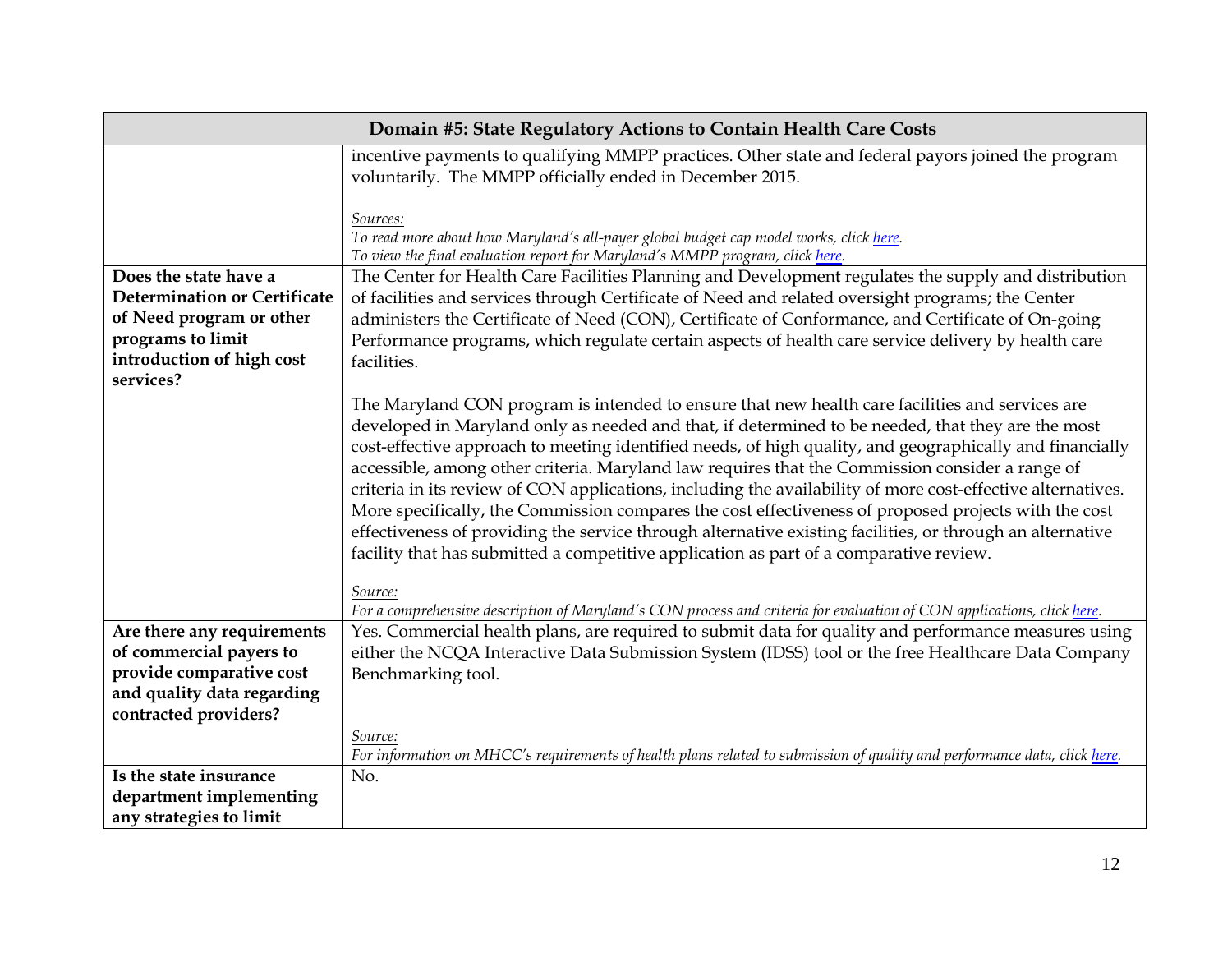|                          | Domain #5: State Regulatory Actions to Contain Health Care Costs |
|--------------------------|------------------------------------------------------------------|
| provider cost increases? |                                                                  |

| Domain #6: Payment Reform and Delivery System Reform |                                                                                                   |  |
|------------------------------------------------------|---------------------------------------------------------------------------------------------------|--|
| What entities are driving                            | As described in earlier Domains, the Maryland Health Care Commission and the Health Services Cost |  |
| payment and delivery                                 | Review Commission are the primary drivers of payment and delivery system reform in the state.     |  |
| system reform in the state?                          |                                                                                                   |  |
| What support has the state                           | Maryland received a State Innovation Model (SIM) Design Award Grant from the Center for Medicare  |  |
| received to promote                                  | and Medicaid Innovation (CMMI) in Round One and Round Two, totaling \$5 million.                  |  |
| payment and delivery                                 |                                                                                                   |  |
| system reform?                                       | Source:                                                                                           |  |
|                                                      | For more information regarding Maryland's SIM grants, click here.                                 |  |

| Domain #7: Environmental Context for the Cost Containment Strategies |                                                                                                     |  |  |  |
|----------------------------------------------------------------------|-----------------------------------------------------------------------------------------------------|--|--|--|
| Does the state's culture                                             | Yes, Maryland has historically been a leader in promoting health care cost reform with the          |  |  |  |
| promote cost reform?                                                 | establishment of the HSCRC in 1971 and of the MHCC in 1999.                                         |  |  |  |
|                                                                      |                                                                                                     |  |  |  |
|                                                                      | The HSCRC has strong, capable leadership to develop, implement and adjust complex rate setting and  |  |  |  |
|                                                                      | now global hospital budget system. The agency has sufficient staffing and a sophisticated system to |  |  |  |
|                                                                      | oversee and implement its work.                                                                     |  |  |  |
| What are/were the                                                    | The key governmental facilitators in Maryland are the MHCC and the HSCRC.                           |  |  |  |
| governmental facilitators?                                           |                                                                                                     |  |  |  |
| Are there any key insurers                                           | Yes, CareFirst has implemented a Primary Care Advanced Medical Home Initiative, as described        |  |  |  |
| that are driving cost                                                | below.                                                                                              |  |  |  |
| containment strategies?                                              |                                                                                                     |  |  |  |
| Do health plans promote                                              | CareFirst views PCMH as an important cost management strategy. It's specific PCMH approach          |  |  |  |
| use of high-quality, low cost                                        | involves:                                                                                           |  |  |  |
| providers in their plan                                              | Directing referrals to cost-effective specialists and hospitals.                                    |  |  |  |
| designs?                                                             | Engaging high-cost, high need patients in care management.                                          |  |  |  |
|                                                                      | Effectively managing medications.                                                                   |  |  |  |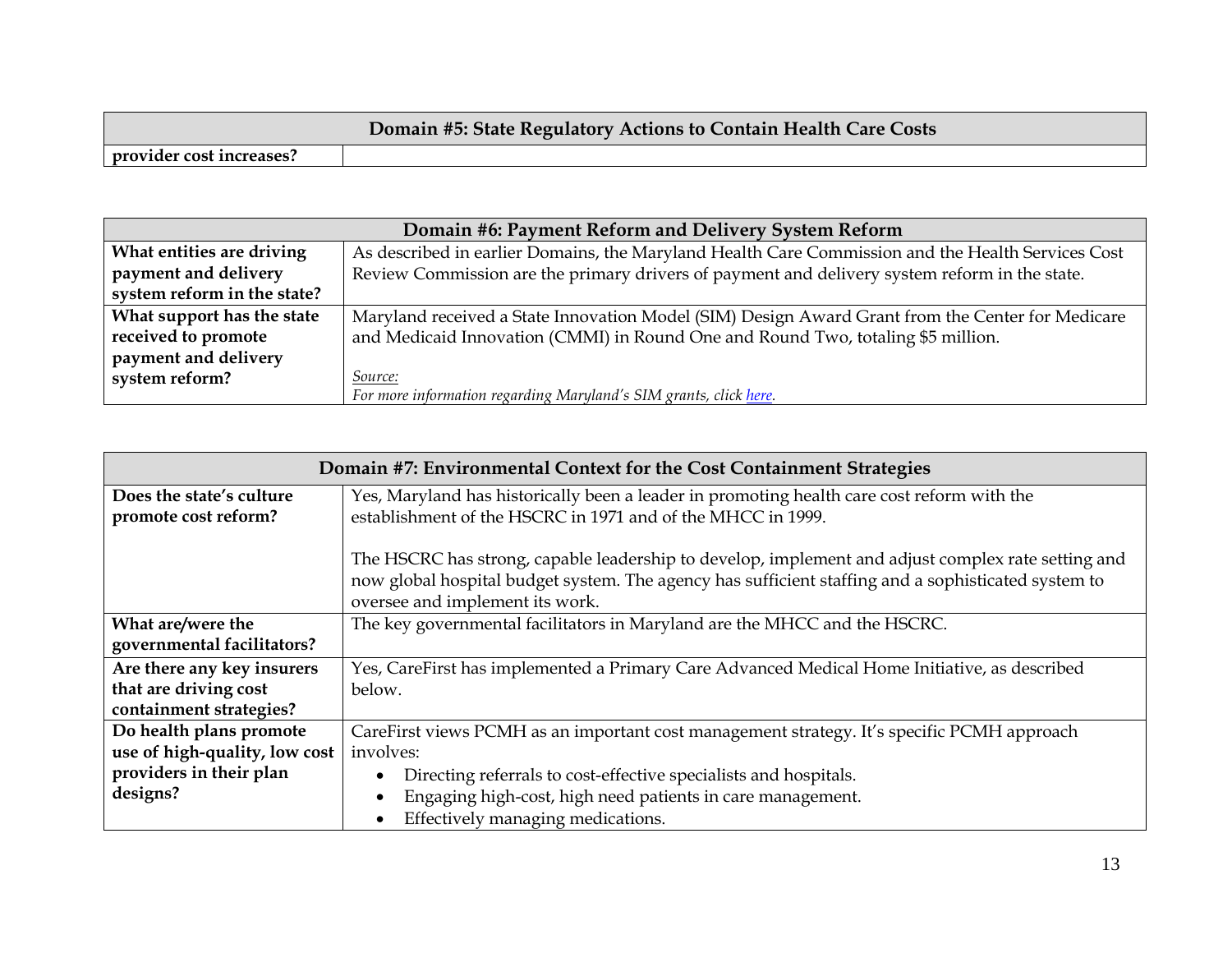| Domain #7: Environmental Context for the Cost Containment Strategies                                                                           |                                                                                                                                                                                                                                                                                                                                                                                                                                                                                                                                                                                                                                                                                                                                                                                                                                                                                                                                                                                                                                                                                                                                                      |  |  |
|------------------------------------------------------------------------------------------------------------------------------------------------|------------------------------------------------------------------------------------------------------------------------------------------------------------------------------------------------------------------------------------------------------------------------------------------------------------------------------------------------------------------------------------------------------------------------------------------------------------------------------------------------------------------------------------------------------------------------------------------------------------------------------------------------------------------------------------------------------------------------------------------------------------------------------------------------------------------------------------------------------------------------------------------------------------------------------------------------------------------------------------------------------------------------------------------------------------------------------------------------------------------------------------------------------|--|--|
|                                                                                                                                                | Reducing gaps in care and quality deficits.<br>$\bullet$<br>Engaging PCPs in transformation.                                                                                                                                                                                                                                                                                                                                                                                                                                                                                                                                                                                                                                                                                                                                                                                                                                                                                                                                                                                                                                                         |  |  |
|                                                                                                                                                | CareFirst members who participate in the PCMH and have a care plan may receive lower copays or<br>waiver of coinsurance.                                                                                                                                                                                                                                                                                                                                                                                                                                                                                                                                                                                                                                                                                                                                                                                                                                                                                                                                                                                                                             |  |  |
|                                                                                                                                                | Source:<br>For more information about benefit design for CareFirst PCMH members, click here.                                                                                                                                                                                                                                                                                                                                                                                                                                                                                                                                                                                                                                                                                                                                                                                                                                                                                                                                                                                                                                                         |  |  |
| Yes, CareFirst (the principal insurer in Maryland's commercial market with 68 percent of the individual<br>Have health plans                   |                                                                                                                                                                                                                                                                                                                                                                                                                                                                                                                                                                                                                                                                                                                                                                                                                                                                                                                                                                                                                                                                                                                                                      |  |  |
| implemented alternative<br>and small group market) has implemented the Primary Care Advanced Medical Home Initiative, a<br>payment models with |                                                                                                                                                                                                                                                                                                                                                                                                                                                                                                                                                                                                                                                                                                                                                                                                                                                                                                                                                                                                                                                                                                                                                      |  |  |
| providers?                                                                                                                                     | voluntary program focused on patients with chronic conditions. Under CareFirst's PCMH initiative,<br>participating providers can receive reimbursement increases of three types: 1) 12 percentage point<br>increase added to fee schedule; 2) new fees for implementing care plans for select patients with certain<br>chronic or multiple conditions; and 3) additional fee schedule increases of up to 80 point increase based<br>on providers' engagement with their patients, the quality of care delivered, and the cost of care<br>compared to expected. Primary care providers who reduce spending for their chronically ill patients,<br>when compared to prior spending levels, qualify to earn 30 percent of the savings they've generated.<br>CareFirst will continue its PCMH initiative, even though the state's MMPP officially ended in<br>December 2015.<br>Sources:<br>For more information about CareFirst's Patient Centered Medical Home program, click here. For more about the shared<br>savings model under the CareFirst PCMH program, the Urban Institute prepared a 2012 site visit report, which may be<br>accessed here. |  |  |
| How have health plans                                                                                                                          | See above for description of CareFirst's Primary Care Advanced Medical Home Initiative.                                                                                                                                                                                                                                                                                                                                                                                                                                                                                                                                                                                                                                                                                                                                                                                                                                                                                                                                                                                                                                                              |  |  |
| promoted delivery system                                                                                                                       |                                                                                                                                                                                                                                                                                                                                                                                                                                                                                                                                                                                                                                                                                                                                                                                                                                                                                                                                                                                                                                                                                                                                                      |  |  |
| transformation?                                                                                                                                |                                                                                                                                                                                                                                                                                                                                                                                                                                                                                                                                                                                                                                                                                                                                                                                                                                                                                                                                                                                                                                                                                                                                                      |  |  |
| Are there any multi-                                                                                                                           | No.                                                                                                                                                                                                                                                                                                                                                                                                                                                                                                                                                                                                                                                                                                                                                                                                                                                                                                                                                                                                                                                                                                                                                  |  |  |
| stakeholder coalitions                                                                                                                         |                                                                                                                                                                                                                                                                                                                                                                                                                                                                                                                                                                                                                                                                                                                                                                                                                                                                                                                                                                                                                                                                                                                                                      |  |  |
| facilitating cost containment<br>strategies?                                                                                                   |                                                                                                                                                                                                                                                                                                                                                                                                                                                                                                                                                                                                                                                                                                                                                                                                                                                                                                                                                                                                                                                                                                                                                      |  |  |
| Is there a strong employer                                                                                                                     | No, the MidAtlantic Business Group on Health, has a presence in Maryland but it is not necessarily a                                                                                                                                                                                                                                                                                                                                                                                                                                                                                                                                                                                                                                                                                                                                                                                                                                                                                                                                                                                                                                                 |  |  |
| purchaser coalition in the                                                                                                                     | strong employer purchaser coalition. The MidAtlantic Business Group on Health is a not-for-profit                                                                                                                                                                                                                                                                                                                                                                                                                                                                                                                                                                                                                                                                                                                                                                                                                                                                                                                                                                                                                                                    |  |  |
| market facilitating cost                                                                                                                       | membership organization for employers and healthcare stakeholders in Maryland, Washington, DC                                                                                                                                                                                                                                                                                                                                                                                                                                                                                                                                                                                                                                                                                                                                                                                                                                                                                                                                                                                                                                                        |  |  |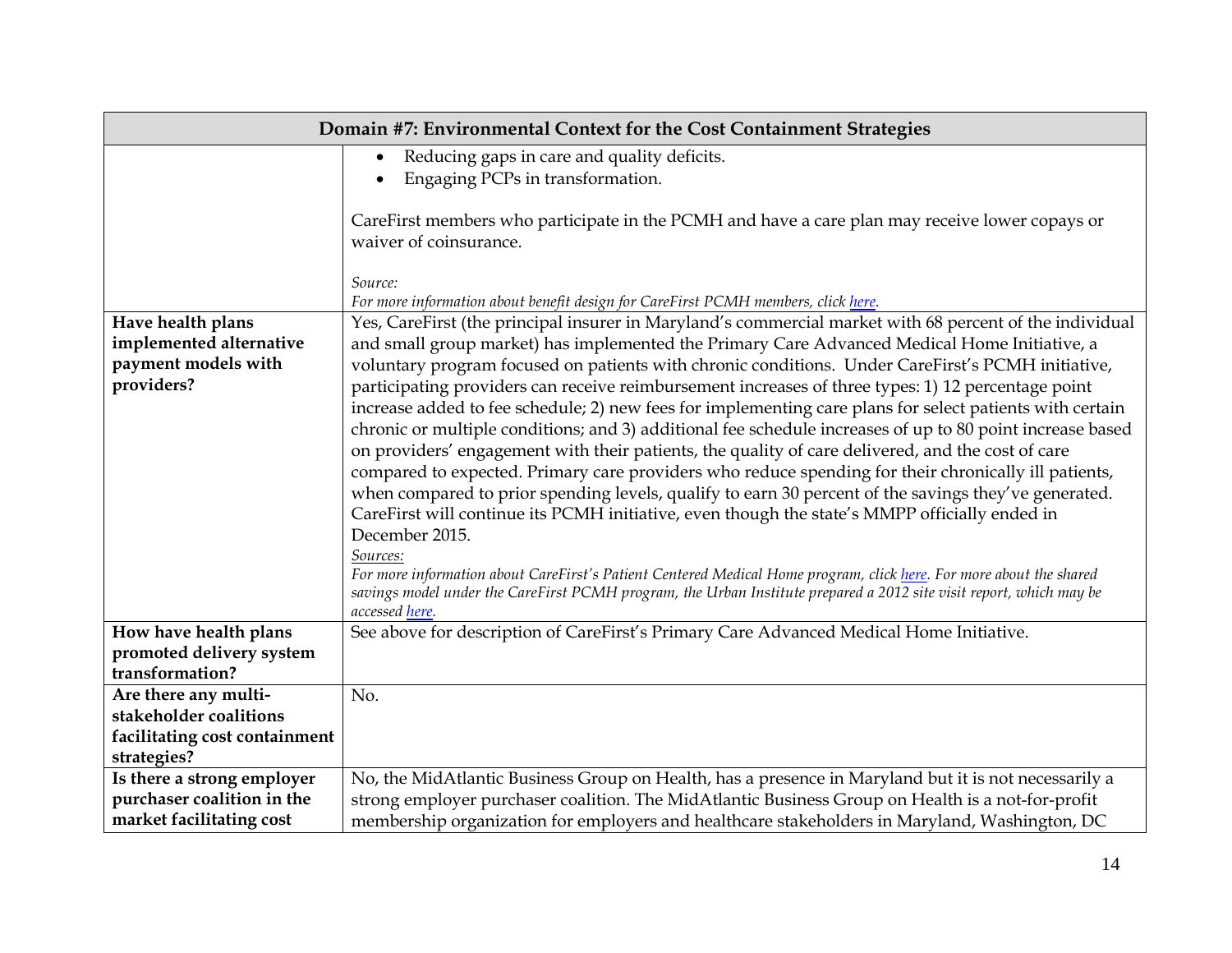| Domain #7: Environmental Context for the Cost Containment Strategies                                                  |                                                                                                                                                                                                                                                           |  |
|-----------------------------------------------------------------------------------------------------------------------|-----------------------------------------------------------------------------------------------------------------------------------------------------------------------------------------------------------------------------------------------------------|--|
| containment strategies?                                                                                               | and Northern Virginia. The group represents over 500,000 lives.                                                                                                                                                                                           |  |
| Are there any individual                                                                                              | No.                                                                                                                                                                                                                                                       |  |
| employers that are driving                                                                                            |                                                                                                                                                                                                                                                           |  |
| cost control discussions and                                                                                          |                                                                                                                                                                                                                                                           |  |
| actions within the state?                                                                                             |                                                                                                                                                                                                                                                           |  |
| Does the state have a                                                                                                 | Yes. The Maryland Health Care Commission (MHCC) and the Health Services Cost Review                                                                                                                                                                       |  |
| centralized agency or                                                                                                 | Commission (HSCRC) serve as the state's lead agencies in overseeing health care cost strategies.                                                                                                                                                          |  |
| designated work group                                                                                                 |                                                                                                                                                                                                                                                           |  |
| responsible for<br>The MHCC is organized into four centers:                                                           |                                                                                                                                                                                                                                                           |  |
| overseeing/driving health<br>Center for Health Care Facilities Planning and Development, and the                      |                                                                                                                                                                                                                                                           |  |
| care cost strategies?                                                                                                 | Center for Quality Measurement and Reporting addresses cost, quality, and access in the state's<br>$\bullet$<br>health care system.                                                                                                                       |  |
|                                                                                                                       | Center for Information Services and Analysis conducts broad studies using both Maryland<br>databases and national surveys.                                                                                                                                |  |
|                                                                                                                       | Center for Health Information and Innovative Care Delivery has broad responsibility for adoption<br>of EHRs, enabling secure and private transfer of personal health information, and managing the<br>Commission's Patient Centered Medical Home program. |  |
|                                                                                                                       | As described in Domain #1 the HSCRC is an independent state agency that publishes numerous reports<br>on utilization and pricing of Maryland hospitals.                                                                                                   |  |
|                                                                                                                       | Source:<br>For more information about the MHCC and its structure, click here.<br>For more information about the HSCRC, click here.                                                                                                                        |  |
| Has the state or any of its                                                                                           | Yes. The agreement between Maryland and CMS is described as an historic 'roadmap.'                                                                                                                                                                        |  |
| executive branch agencies                                                                                             |                                                                                                                                                                                                                                                           |  |
| adopted a formal cost                                                                                                 | Source:                                                                                                                                                                                                                                                   |  |
| control strategy or                                                                                                   | Click here for Health Affairs article that discusses Maryland's historic "Triple Aim Roadmap."                                                                                                                                                            |  |
| roadmap?                                                                                                              |                                                                                                                                                                                                                                                           |  |
| Does the state have any                                                                                               | Yes, the HSCRC allocated \$15 million in planning grants for regional partnerships for health system                                                                                                                                                      |  |
| funding mechanism to<br>transformation. Together, DHMH and HSCRC released an RFP in early 2015 for funding to support |                                                                                                                                                                                                                                                           |  |
| support cost containment                                                                                              | planning, development initiatives, and plans for regional partnerships to support health system                                                                                                                                                           |  |
| initiatives by unaffiliated                                                                                           | transformation. The agencies expressed interest in proposals that would establish care coordination and                                                                                                                                                   |  |
| providers such as                                                                                                     |                                                                                                                                                                                                                                                           |  |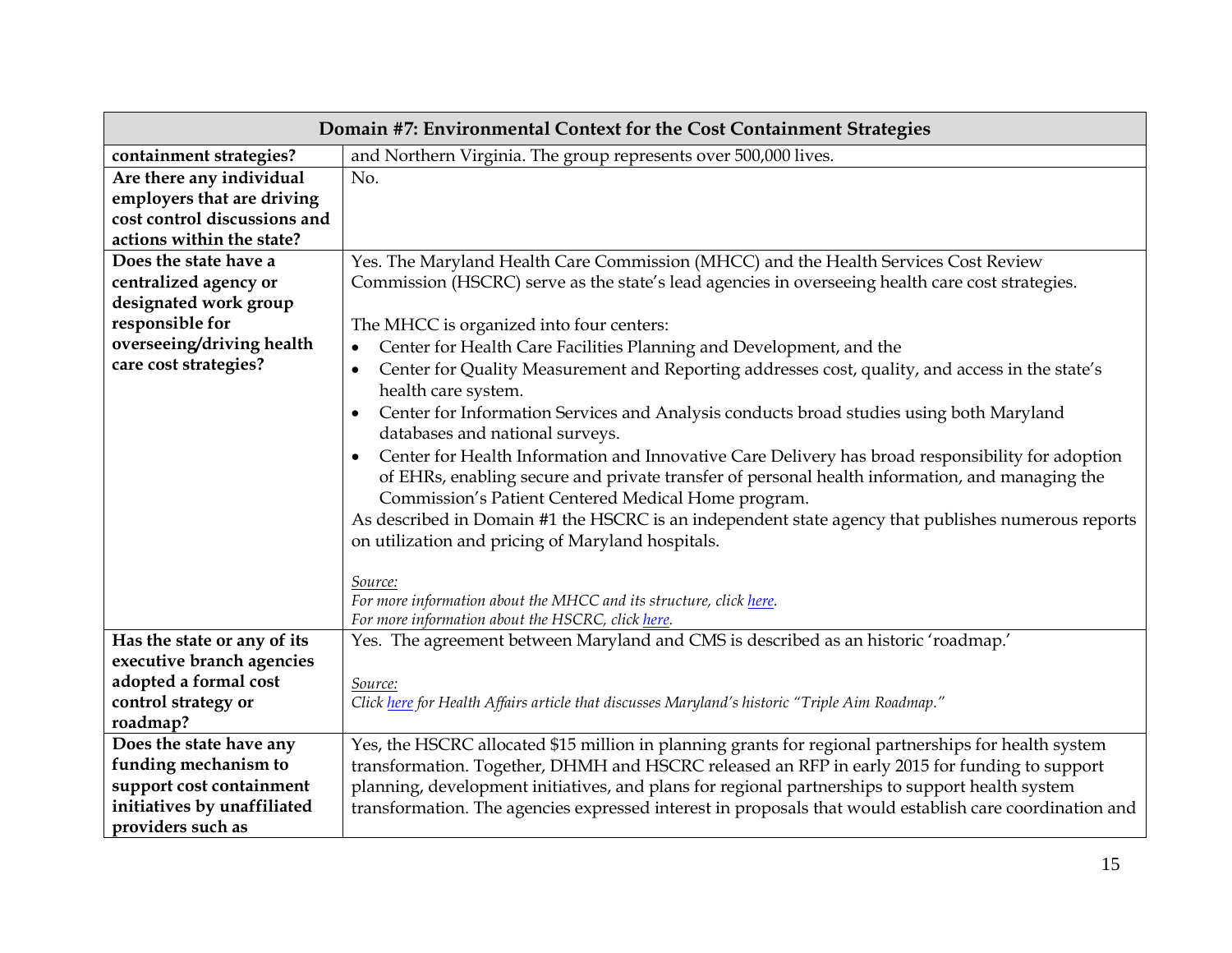| Domain #7: Environmental Context for the Cost Containment Strategies                                                                                                                             |                                                                                                                                                                                                                                                                                                                                                                                                                                                                                                                                                                |  |  |
|--------------------------------------------------------------------------------------------------------------------------------------------------------------------------------------------------|----------------------------------------------------------------------------------------------------------------------------------------------------------------------------------------------------------------------------------------------------------------------------------------------------------------------------------------------------------------------------------------------------------------------------------------------------------------------------------------------------------------------------------------------------------------|--|--|
| independent primary care                                                                                                                                                                         | population health priorities, and identify resources available and needed, especially for high needs                                                                                                                                                                                                                                                                                                                                                                                                                                                           |  |  |
| practices, small community                                                                                                                                                                       | patients. The grants were designated for up to \$400,000 each for five or more proposals.                                                                                                                                                                                                                                                                                                                                                                                                                                                                      |  |  |
| hospitals or safety-net<br>hospitals?                                                                                                                                                            | HSCRC reports that in 2014 and 2015, recognizing the need for seed funding to invest in best practices<br>to improve care coordination activities, it increased most hospital's that are subject to the global budget<br>revenue model rates by a total of 0.65%, for investments in infrastructure that promote the<br>improvement of care delivery and reductions of potentially avoidable utilization. An additional 0.40%<br>was provided in Fiscal Year 2016.<br>All hospitals are required to submit an annual Investment Report to HSCRC on investments |  |  |
|                                                                                                                                                                                                  | they have made and will make to improve population health, and how effective these<br>investments are in reducing potentially avoidable utilization and improving population health.                                                                                                                                                                                                                                                                                                                                                                           |  |  |
|                                                                                                                                                                                                  | Sources:                                                                                                                                                                                                                                                                                                                                                                                                                                                                                                                                                       |  |  |
|                                                                                                                                                                                                  | For more information about planning grants, click here.                                                                                                                                                                                                                                                                                                                                                                                                                                                                                                        |  |  |
| To read more about HSCRC's GBR report requirements, click here.<br>Yes, the state provided a learning collaborative for practices transforming under the state's MMPP<br>Does the state have any |                                                                                                                                                                                                                                                                                                                                                                                                                                                                                                                                                                |  |  |
| resources and program                                                                                                                                                                            | model.                                                                                                                                                                                                                                                                                                                                                                                                                                                                                                                                                         |  |  |
| initiatives to assist health                                                                                                                                                                     |                                                                                                                                                                                                                                                                                                                                                                                                                                                                                                                                                                |  |  |
| care providers to increase                                                                                                                                                                       | In addition, the state provides technical assistance to providers in adopting health IT and EHRs as                                                                                                                                                                                                                                                                                                                                                                                                                                                            |  |  |
| quality and efficiency?                                                                                                                                                                          | follows:                                                                                                                                                                                                                                                                                                                                                                                                                                                                                                                                                       |  |  |
|                                                                                                                                                                                                  | State designated management service organizations (MSOs) provides technical assistance to<br>health care providers in their adoption and use of health information technology (health IT),<br>including implementing electronic health records (EHRs), achieving meaningful use, reporting<br>for quality initiatives, redesigning workflows, engaging in practice transformation, and<br>facilitating patient engagement with health IT.                                                                                                                      |  |  |
|                                                                                                                                                                                                  | Sources:<br>To read more about the Maryland Health Care Innovations Collaborative, click here.<br>To read more about the state designated MSOs, click here.                                                                                                                                                                                                                                                                                                                                                                                                    |  |  |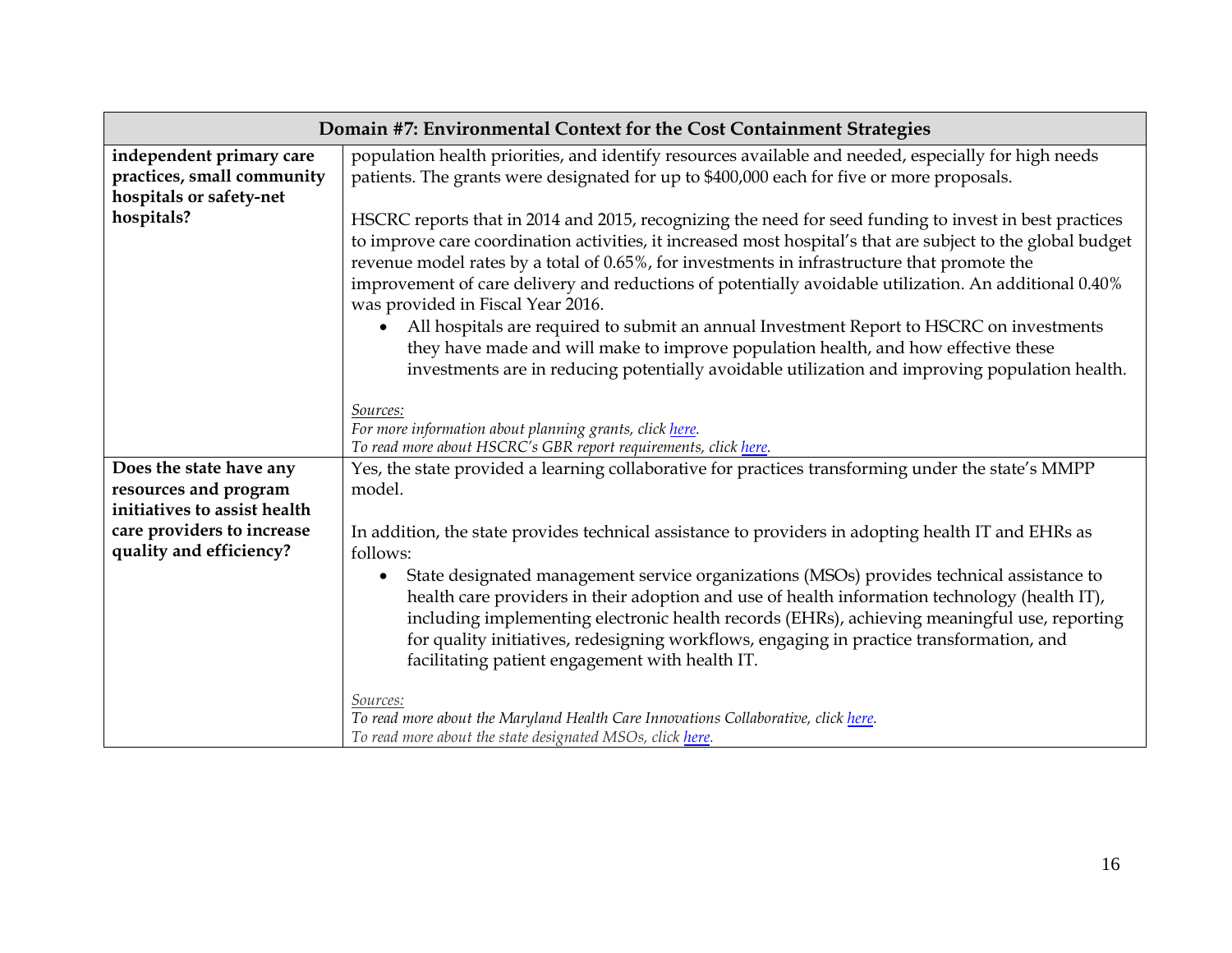|                                                           | What has been the effectiveness of state strategies on cost control according to formal evaluation activity, including |                                                                            |  |
|-----------------------------------------------------------|------------------------------------------------------------------------------------------------------------------------|----------------------------------------------------------------------------|--|
| independent party evaluations and self-reported studies?  |                                                                                                                        |                                                                            |  |
|                                                           | <b>Key Findings</b>                                                                                                    | <b>Summary and Citation</b>                                                |  |
|                                                           | 1. Inpatient and Outpatient Hospital Per Capita Cost Growth.                                                           | Effective January 2014, Maryland and CMS entered into a new                |  |
|                                                           | Under its agreement with CMS, Maryland must limit                                                                      | agreement aimed at lowering per capita hospital expenditures and           |  |
|                                                           | annual growth in all-payer hospital per capita revenue for                                                             | improving health outcomes. This biannual report is required by             |  |
|                                                           | Maryland residents to 3.58 percent. Maryland succeeded in                                                              | law and was prepared by the Health Services Cost Review                    |  |
|                                                           | doing so, with a growth rate of 1.47 percent between CYs                                                               | Commission. The report provides a summary of implementation,               |  |
|                                                           | 2013 and 2014, and 2.28 percent between CYs 2014 and 2015                                                              | monitoring and other activities.                                           |  |
|                                                           | (as of July).                                                                                                          |                                                                            |  |
| 2.                                                        | Aggregate Medicare Savings. Under its agreement with                                                                   | Source:                                                                    |  |
|                                                           | CMS, Maryland must achieve an aggregate savings in                                                                     | Click here to access the October 2015 report, Monitoring of Maryland's New |  |
|                                                           | Medicare spending of at least \$330 million over the five                                                              | Maryland All-Payer Model Biannual Report 2015.                             |  |
|                                                           | years of the agreement. Initial data showed that Maryland                                                              |                                                                            |  |
|                                                           | is making progress toward this target based on analysis of                                                             |                                                                            |  |
|                                                           | HSCRC data showing that Medicare FFS per capita revenue                                                                |                                                                            |  |
|                                                           | decreased 1.12 percent between CY 2013 and 2014.                                                                       |                                                                            |  |
| 3.                                                        | Shifting from a per-case rate system to a global budget.                                                               |                                                                            |  |
|                                                           | Maryland exceeded CMS' target of shifting at least 80                                                                  |                                                                            |  |
|                                                           | percent of hospital revenue to global budgeting. In fact,                                                              |                                                                            |  |
|                                                           | Maryland has shifted 95 percent of hospital revenues into                                                              |                                                                            |  |
|                                                           | global budget structures.                                                                                              |                                                                            |  |
| 4.                                                        | Reducing Readmission Rate for Medicare Beneficiaries.                                                                  |                                                                            |  |
|                                                           | Maryland's readmission rate for Medicare beneficiaries is                                                              |                                                                            |  |
|                                                           | still higher than the national average.                                                                                |                                                                            |  |
| 5.                                                        | Reducing Hospital-Acquired Conditions (HACs). HSCRC                                                                    |                                                                            |  |
|                                                           | measures HACs using 65 potentially preventable                                                                         |                                                                            |  |
|                                                           | complications (PPCs). Maryland achieved a 35.66 percent                                                                |                                                                            |  |
|                                                           | reduction in all-payer case-mixed adjusted PPCs by June of                                                             |                                                                            |  |
|                                                           | CY2015.                                                                                                                |                                                                            |  |
| Key findings from the final evaluation of Maryland's MMPP |                                                                                                                        | In 2015, the Maryland Health Care Commission (MHCC)                        |  |
|                                                           | program include the following:                                                                                         | commissioned an independent evaluation of the Maryland Multi-              |  |
|                                                           | 1. The MMPP maintained providers' high satisfaction with                                                               | Payor Patient Centered Medical Home Program pilot. The                     |  |
|                                                           | their job, patient care, and positive perceptions of several                                                           | evaluation assessed the impact of the PCMH model on practice               |  |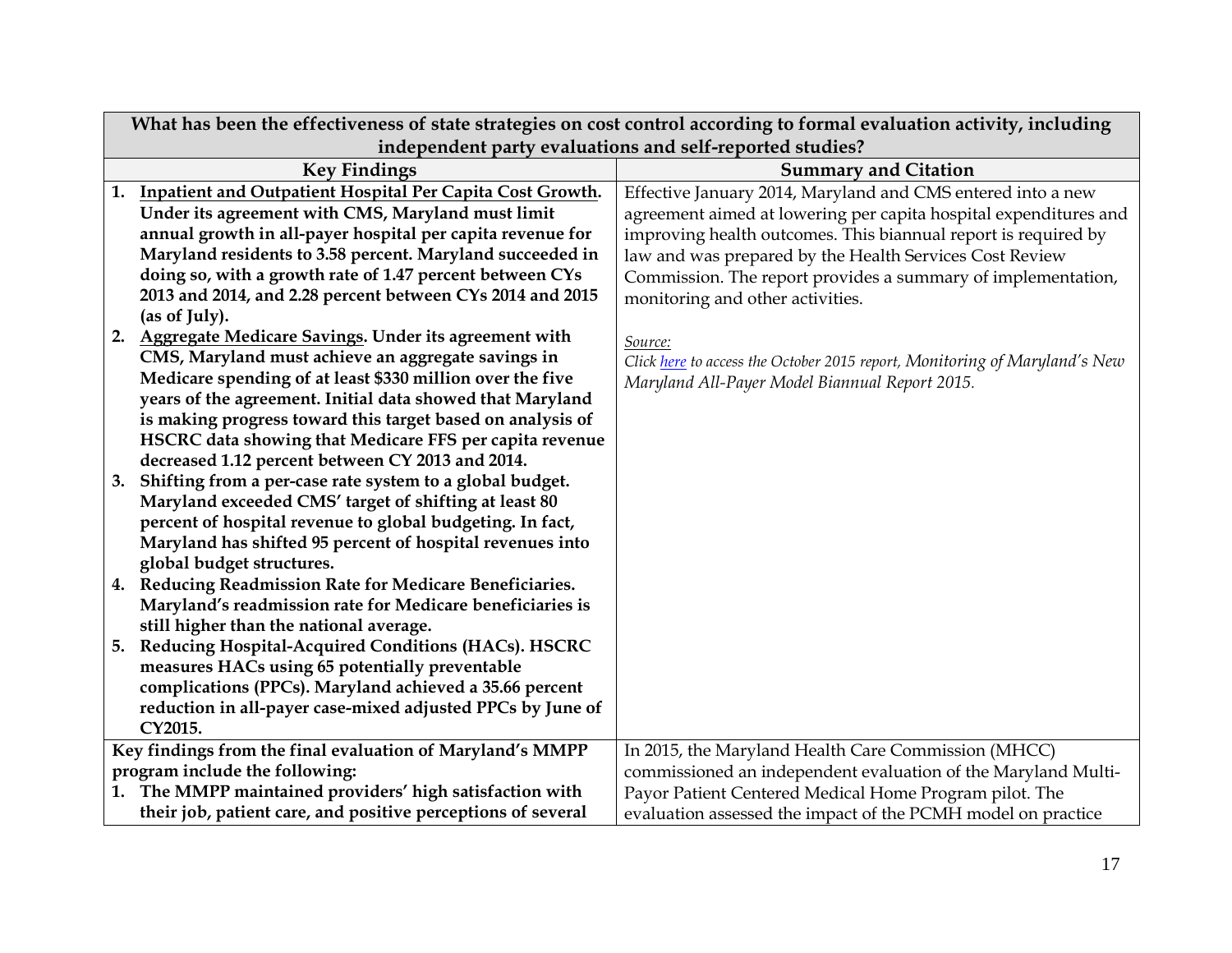|                                                             | What has been the effectiveness of state strategies on cost control according to formal evaluation activity, including |                                                                        |  |  |
|-------------------------------------------------------------|------------------------------------------------------------------------------------------------------------------------|------------------------------------------------------------------------|--|--|
|                                                             | independent party evaluations and self-reported studies?                                                               |                                                                        |  |  |
|                                                             | team-functioning measures, but program effects were                                                                    | transformation, provider satisfaction, patient satisfaction, quality   |  |  |
|                                                             | mixed relative to change in non-MMPP (comparison)                                                                      | of care, costs of care, and health care disparities.                   |  |  |
|                                                             | practices.                                                                                                             |                                                                        |  |  |
| 2.                                                          | Patient surveys showed that at the end of the pilot period,                                                            |                                                                        |  |  |
|                                                             | more adult patients rated patient-provider communication                                                               | Source:                                                                |  |  |
|                                                             | highly than early in the pilot period. Respondents for                                                                 | For access to the evaluation, click here.                              |  |  |
|                                                             | children were highly satisfied with care. Findings showed                                                              |                                                                        |  |  |
|                                                             | some differences in patient experience ratings among                                                                   |                                                                        |  |  |
|                                                             | patient subgroups, including lower scores on some                                                                      |                                                                        |  |  |
|                                                             | measures for African Americans and the chronically ill.                                                                |                                                                        |  |  |
|                                                             | Other measures showed higher scores among the                                                                          |                                                                        |  |  |
|                                                             | chronically ill and Medicaid populations.                                                                              |                                                                        |  |  |
| 3.                                                          | Chronic disease management of some ambulatory care                                                                     |                                                                        |  |  |
|                                                             | sensitive conditions (ACSCs) improved and results                                                                      |                                                                        |  |  |
|                                                             | indicated a reduction in emergency department visits and                                                               |                                                                        |  |  |
|                                                             | inpatient stays among Medicaid patients with these                                                                     |                                                                        |  |  |
|                                                             | conditions.                                                                                                            |                                                                        |  |  |
|                                                             | 4. There was some evidence to suggest that the MMPP may                                                                |                                                                        |  |  |
|                                                             | have slowed growth of some inpatient and outpatient                                                                    |                                                                        |  |  |
|                                                             | payments, especially among Medicaid patients.                                                                          |                                                                        |  |  |
|                                                             | 5. Disparities by practice location (small metro versus large                                                          |                                                                        |  |  |
|                                                             | metro area) were the most likely to be reduced by the                                                                  |                                                                        |  |  |
|                                                             | MMPP.                                                                                                                  |                                                                        |  |  |
| The BlueCross BlueShield of Maryland reported on the        |                                                                                                                        | A 2013 review of BCBS Maryland's CareFirst PCMH program                |  |  |
| following successes of its PCMH program, in the second year |                                                                                                                        | found that expenses associated with the more than 1 million            |  |  |
| of the program.                                             |                                                                                                                        | members served under the program were \$98 million dollars             |  |  |
|                                                             | 1. Health care costs for 1 million CareFirst members covered                                                           | lower than expected; quality improvements were also reported.          |  |  |
|                                                             | by the program were \$98 million less than anticipated,                                                                |                                                                        |  |  |
|                                                             | representing 2.7 percent savings on the total 2012 projected                                                           | Source:                                                                |  |  |
|                                                             | health care costs for PCMH members, and improvement on                                                                 | To learn more about the early successes of the CareFirst PCMH program, |  |  |
|                                                             | the 1.5 percent savings experienced in the prior year.                                                                 | click here.                                                            |  |  |
|                                                             | 2. Quality scores for PCMH panels increased by 9.3 percent                                                             |                                                                        |  |  |